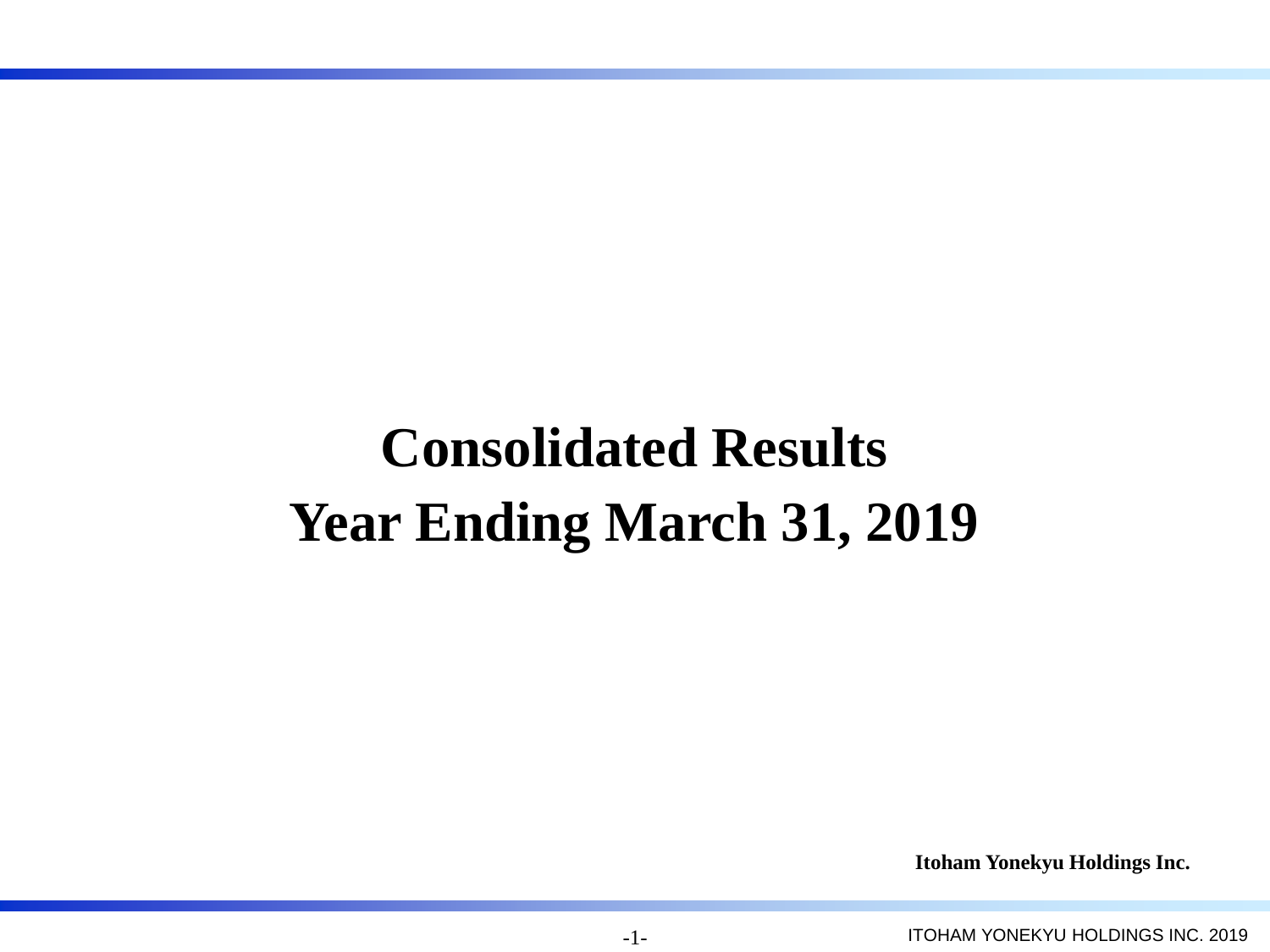## **Table of Contents**

■Consolidated Results Year Ending March 31, 2019 Profit/Loss Itemized Sales Selling, General and Administrative Expenses・ Non-Operating G/L・Extraordinary G/L Balance Sheet Cash Flow Statement Segment Information

### ■Segment Information

Processed Food Division Results Year Ending March 31, 2019 ① Processed Food Division Results Year Ending March 31, 2019 ② Processed Food Division Forecast Year Ending March 31, 2020 Meat Division Results Year Ending March 31, 2019 ① Meat Division Results Year Ending March 31, 2019 ② Meat Division Forecast Year Ending March 31, 2020

■Forecast Year Ending March 31, 2020 Forecast Year Ending March 31, 2020 (Profit/Loss) Forecast Year Ending March 31, 2020 (Itemized Sales) Forecast Year Ending March 31, 2020 (Segment Information) ■Appendix (Market Data) Overseas Market Prices CPI Ham Sausage Data Domestic Production/Imports Meat Data Marketed Volume/Ending Inventory (Beef) Marketed Volume/Ending Inventory (Pork) Marketed Volume/Ending Inventory (Chicken)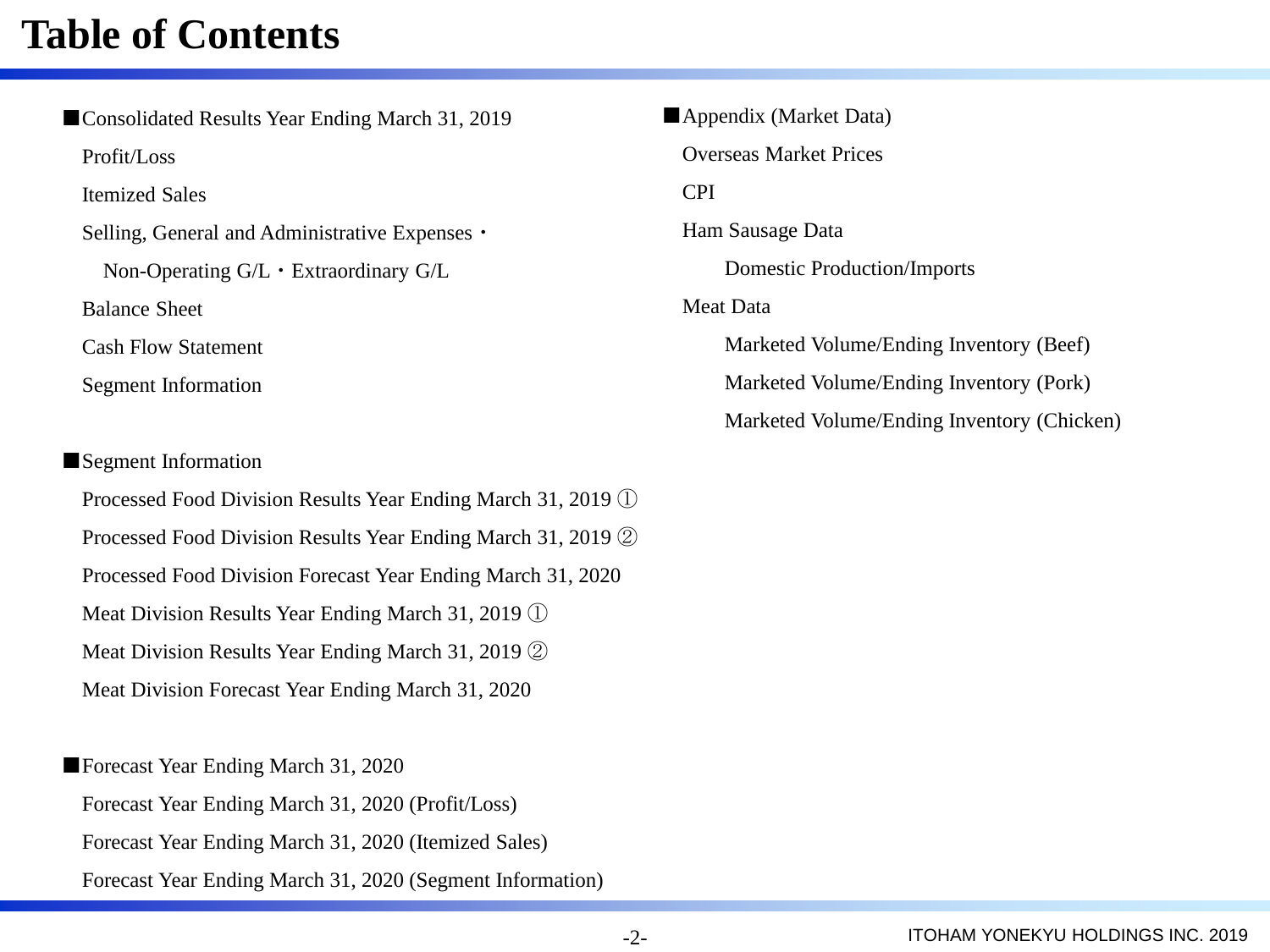**Consolidated Results Year Ending March 31, 2019**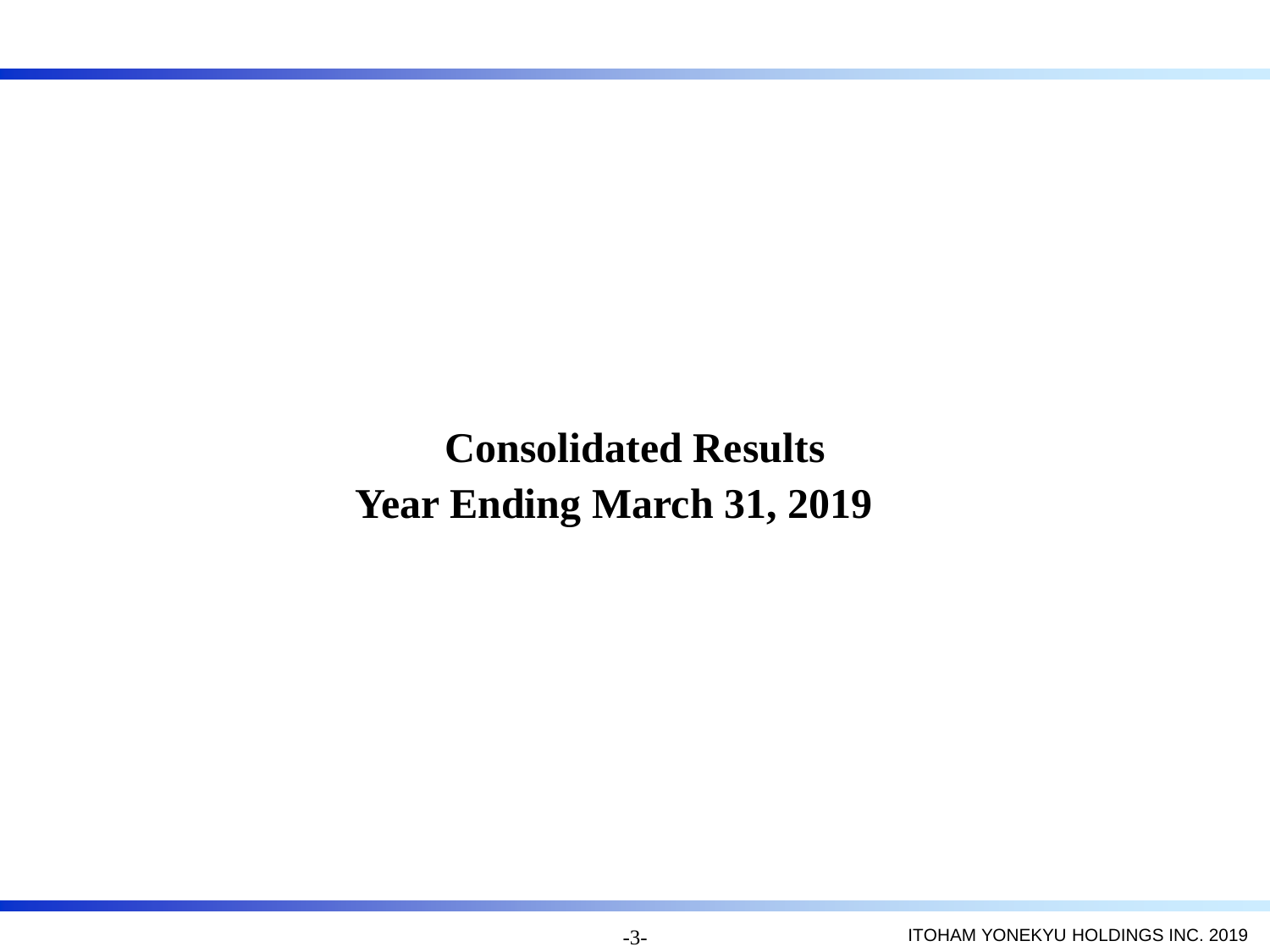## **Profit/Loss Year Ending March 31, 2019**

| <b>Quarterly Actual</b>                                |         |         |         |         | Million Yen, % |
|--------------------------------------------------------|---------|---------|---------|---------|----------------|
|                                                        | 2016/03 | 2017/03 | 2018/03 | 2019/03 |                |
|                                                        | Year    | Year    | Year    | Year    | Change         |
| <b>Sales</b>                                           | 817,450 | 792,564 | 831,865 | 850,721 | 18,856         |
| COGS                                                   | 695,323 | 664,352 | 701,215 | 723,900 | 22,685         |
| <b>Gross Profit</b>                                    | 122,127 | 128,212 | 130,649 | 126,821 | $-3,828$       |
| $(\%$ of sales)                                        | 14.9    | 16.2    | 15.7    | 14.9    | $-0.8$         |
| Selling, General and<br><b>Administrative Expenses</b> | 104,741 | 106,756 | 109,087 | 112,326 | 3,239          |
| $(\%$ of sales)                                        | 12.8    | 13.5    | 13.1    | 13.2    | 0.1            |
| <b>Operating Income</b>                                | 17,385  | 21,455  | 21,562  | 14,494  | $-7,067$       |
| (% of sales)                                           | 2.1     | 2.7     | 2.6     | 1.7     | $-0.9$         |
| Non-operating Gain/Loss                                | 893     | 3,428   | 2,861   | 1,184   | $-1,676$       |
| Ordinary Income                                        | 18,279  | 24,884  | 24,423  | 15,679  | $-8,744$       |
| (% of sales)                                           | 2.2     | 3.1     | 2.9     | 1.8     | $-1.1$         |
| Extra-ordinary Gain/Loss                               | 1,485   | 1,142   | 444     | 624     | 180            |
| <b>Income Before Taxes</b>                             | 19,764  | 26,027  | 24,867  | 16,304  | $-8,563$       |
| Net Income                                             | 12,576  | 18,038  | 15,784  | 10,588  | $-5,196$       |
| $(\%$ of sales)                                        | 1.5     | 2.3     | 1.9     | 1.2     | $-0.7$         |
|                                                        |         |         |         |         |                |
| Net earning per share                                  |         | 60.67   | 53.22   | 35.82   |                |
| Dividend per share<br>(forecast, full year)            |         | 17.00   | 17.00   | 17.00   |                |

※Financial results for 2016/03 derived by simply adding the results for Itoham and Yonekyu

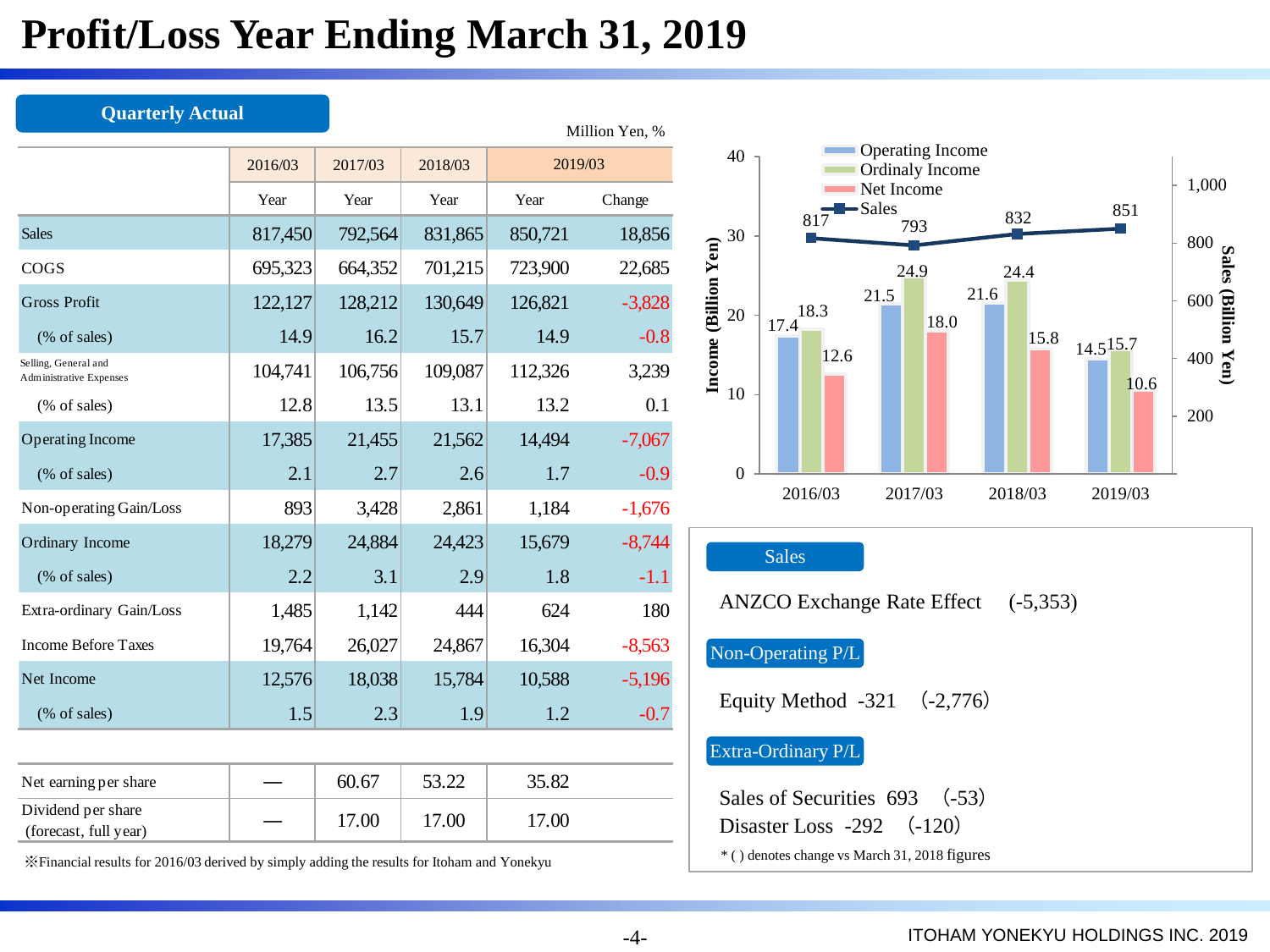## **Itemized Sales March 31, 2019**

|                |         |         |         |         | Million Yen |                                      |               |        |
|----------------|---------|---------|---------|---------|-------------|--------------------------------------|---------------|--------|
|                | 2016/03 | 2017/03 | 2018/03 | 2019/03 |             |                                      | 2019/03       |        |
|                |         |         |         |         |             |                                      | Year          |        |
|                | Year    | Year    | Year    | Year    | Change      |                                      | Volume        | Amount |
|                |         |         |         |         |             | Ham/Sausage                          | $-0.1$        | ۹      |
| <b>Sales</b>   | 817,450 | 792,564 | 831,865 | 850,721 | 18,856      | Processed Food                       | 4.5           |        |
|                |         |         |         |         |             | Meat                                 | 2.7           |        |
|                |         |         |         |         |             | Beef                                 | 6.4           |        |
| Ham/Sausage    | 174,238 | 172,913 | 176,932 | 174,829 | $-2,103$    | Pork                                 | 1.4           | $-$ (  |
|                |         |         |         |         |             | Chicken                              | $-0.1$        | $-1($  |
| Processed Food | 112,135 | 121,720 | 129,884 | 136,779 | 6,895       | Others                               | 3.8           | 1.     |
|                |         |         |         |         |             |                                      |               |        |
| Meat           | 520,095 | 483,555 | 504,957 | 516,987 | 12,030      | • For reference                      |               |        |
|                |         |         |         |         |             | Year on year changes excluding ANZCO |               |        |
| Others         | 10,983  | 14,375  | 20,092  | 22,127  | 2,035       |                                      |               |        |
|                |         |         |         |         |             |                                      | $\frac{1}{2}$ |        |

※Financial results for 2016/03 derived by simply adding the results for Itoham and Yonekyu

### **Itemized Sales** *Year on Year Changes*

| Million Yen |                |             |         | %       |  |  |  |
|-------------|----------------|-------------|---------|---------|--|--|--|
| /03         |                |             | 2019/03 |         |  |  |  |
|             |                |             | Year    |         |  |  |  |
| Change      |                |             | Volume  | Amount  |  |  |  |
|             |                | Ham/Sausage | $-0.1$  | $-1.2$  |  |  |  |
| 18,856      | Processed Food | 4.5         | 5.3     |         |  |  |  |
|             |                | Meat        | 2.7     | $2.4\,$ |  |  |  |
|             |                | Beef        | 6.4     | 6.4     |  |  |  |
| $-2,103$    |                | Pork        | 1.4     | $-0.9$  |  |  |  |
|             |                | Chicken     | $-0.1$  | $-10.4$ |  |  |  |
| 6,895       |                | Others      | 3.8     | 15.7    |  |  |  |
|             |                |             |         |         |  |  |  |

%

|                | 2019/03          |         |  |  |  |
|----------------|------------------|---------|--|--|--|
|                | Year             |         |  |  |  |
|                | Volume<br>Amount |         |  |  |  |
| Ham/Sausage    | $-0.2$           | $-1.2$  |  |  |  |
| Processed Food | 4.0              | 5.3     |  |  |  |
| Meat           | 2.6              | 1.7     |  |  |  |
| Beef           | 8.4              | 7.9     |  |  |  |
| Pork           | 1.4              | $-0.9$  |  |  |  |
| Chicken        | $-0.1$           | $-10.4$ |  |  |  |
| Others         | 10.9             | 25.0    |  |  |  |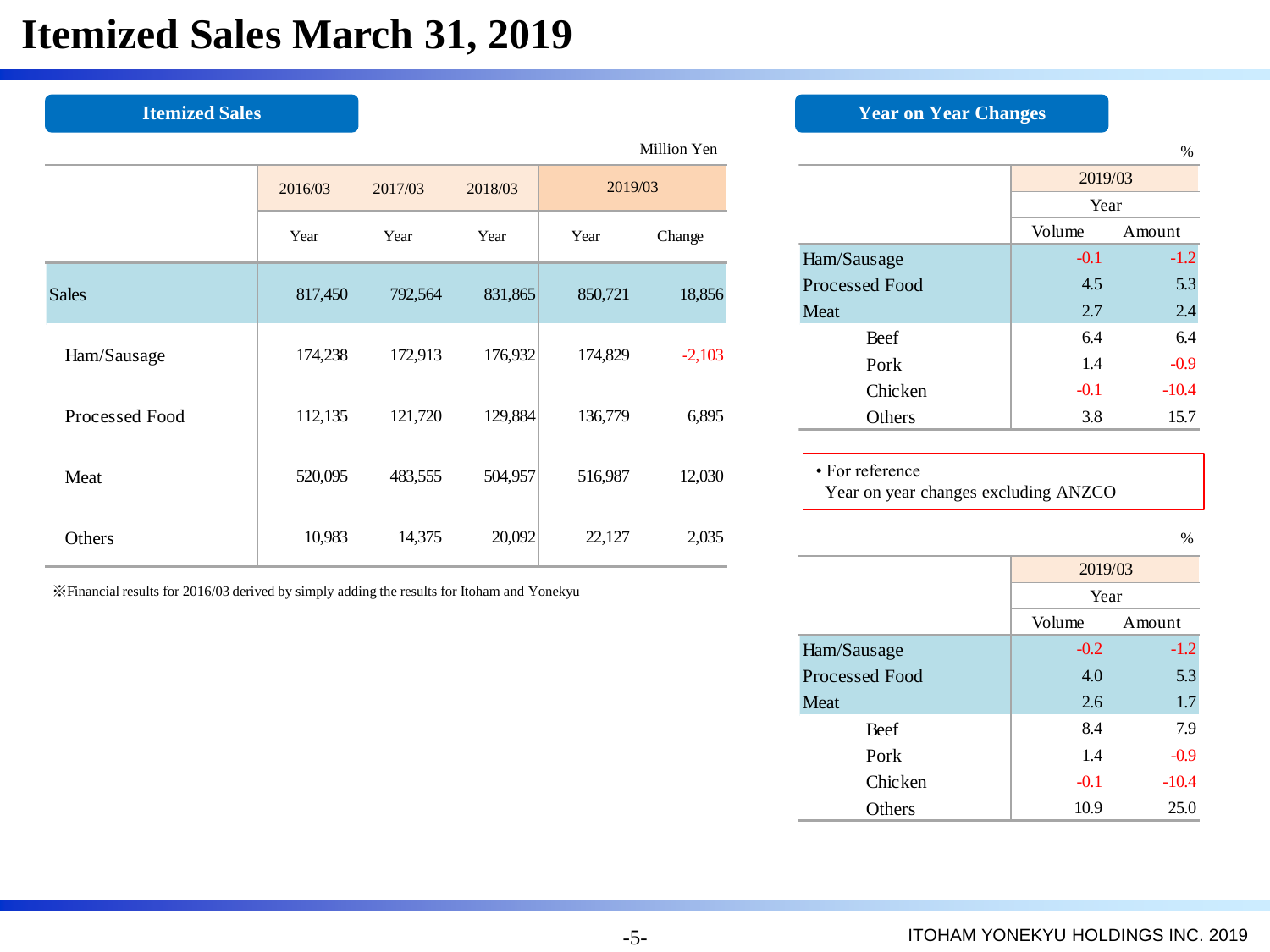## **S,G & A Expenses / Non-operational G/L / Extraordinary G/L**

**S,G & A Expenses Non-operational Gain/Loss** 

Million Yen

|                                                        |         |         | Million Yen, % |
|--------------------------------------------------------|---------|---------|----------------|
|                                                        | 2018/03 | 2019/03 |                |
|                                                        | Year    | Year    | Change         |
|                                                        |         |         |                |
| Sales                                                  | 831,865 | 850,721 | 18,856         |
|                                                        |         |         |                |
| Selling, General and<br><b>Administrative Expenses</b> | 109,087 | 112,326 | 3,239          |
| % of Sales                                             | 13.1    | 13.2    | 0.1            |
| Labor Expenses                                         | 36,329  | 35,515  | $-814$         |
| Shipping / Handling                                    | 30,222  | 33,143  | 2,921          |
| Advertisement                                          | 7,526   | 7,332   | $-194$         |
| <b>Sales Fees</b>                                      | 6,626   | 6,401   | $-225$         |
| Packing                                                | 3,390   | 3,602   | 212            |
| Depreciation                                           | 1,588   | 1,638   | 50             |
| <b>Other Expenses</b>                                  | 23,403  | 24,693  | 1,290          |

| 2018/03 | 2019/03 |        |                                | 2018/03 | 2019/03 |             |
|---------|---------|--------|--------------------------------|---------|---------|-------------|
| Year    | Year    | Change |                                | Year    | Year    | Change      |
| 831,865 | 850,721 | 18,856 | <b>Equity Method</b>           | 2,455   | $-321$  | $-2,776$    |
|         |         |        | Financing                      | $-436$  | $-294$  | 142         |
| 109,087 | 112,326 | 3,239  | Others                         | 842     | 1,801   | 959         |
| 13.1    | 13.2    | 0.1    | Non-Operational G/L            | 2,861   | 1,184   | $-1,676$    |
| 36,329  | 35,515  | $-814$ |                                |         |         |             |
| 30,222  | 33,143  | 2,921  | <b>Extraordinary Gain/Loss</b> |         |         |             |
| 7,526   | 7,332   | $-194$ |                                |         |         | Million Yen |
| 6,626   | 6,401   | $-225$ |                                | 2018/03 | 2019/03 |             |

### **Extraordinary Gain/Loss**

|                                           | 2018/03 |      | 2019/03 |
|-------------------------------------------|---------|------|---------|
|                                           | Year    | Year | Change  |
| Gain on sales of<br>investment securities | 746     | 693  | $-53$   |
| Others                                    | $-301$  | -68  | 233     |
| Extraordinary G/L                         | 444     | 624  | 180     |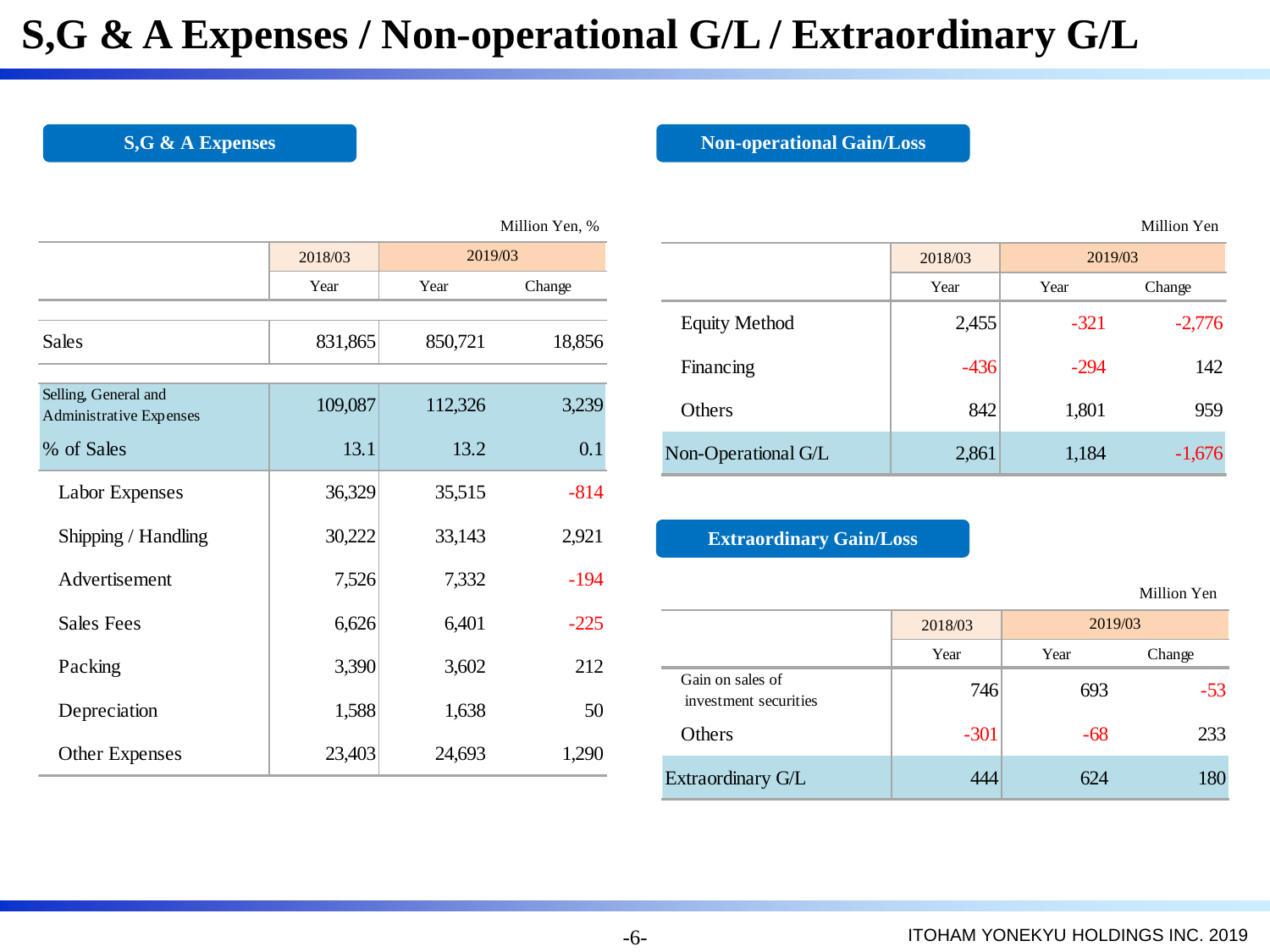## **Balance Sheet**

2018/03 Year end 2019/03 2019/03 Change 2018/03 Change 2018/03 Year end 2019/03 Year end Change Current Assets 213,465 229,580 16,114 Total Liabilities 156,343 169,317 12,974 Cash and Term Deposits 29,585 34,944 5,358 Current Liabilities 127,765 139,456 11,691 Receivables 1.283 1.283 Preceivables 1.283 Inventories 86,274 88,908 2,633 Net Assets 219,861 224,074 4,213 Other Current Assets 19,547 6,956 3,407 Shareholder's equity 214,499 219,829 5,330 Capital  $\begin{array}{|c|c|c|c|c|} \hline \end{array}$  30,003  $\begin{array}{|c|c|c|c|c|} \hline \end{array}$  30,003 0 Fixed Assets 162,738 163,812 1,073 Capital Surplus 96,289 96,301 11 Tangible Assets 89,735 98,747 9,011 Retained Earning 90,031 95,374 5,343 Intangible Assets 1. 25,816 24,199 -1,616 Treasury Stock 1.824 -1,829 -25 Investments & Other Assets 47,186 40,865 -6,321 Other Comprehensive Income 4,113 2,935 -1,177 Stock Acquisition Rights  $257$  139 -117 Minority interests 1,169 1,169 178 Total Assets 376,204 393,392 17,187 Liability and Net Assets 376,204 393,392 17,187 Million Yen

|                               | 2018/03<br>Year end | 2019/03<br>Year end | Change | <b>Assets</b>    | <b>Receivables</b>          | <b>Change/Million Yen</b><br>$: +4.7$ |
|-------------------------------|---------------------|---------------------|--------|------------------|-----------------------------|---------------------------------------|
| Debt with Interes             | 46,431              | 60,425              | 13,994 |                  | <b>Inventories</b>          | $: + 2.6$                             |
| $D/E$ Ratio $(\%)$            | 21.2                | 27.1                | 5.9    |                  | <b>Tangible Assets</b>      | $: + 9.0$                             |
| Shareholder's equity          | 218,612             | 222,765             | 4,152  | <b>Liability</b> | <b>Trade notes/Payables</b> | <b>Change/Million Yen</b><br>$-0.7$   |
| Capital to Asset Ratio $(\%)$ | 58.1                | 56.6                | $-1.5$ |                  | <b>Short Term Debts</b>     | $: +13.0$                             |

|  |  | <b>Net Assets</b> |  |
|--|--|-------------------|--|

<**Valuation/Conversion**>**Change/Billion Yen Securities** : **- 0.7**

**Long Term Debts**  $: +1.0$ 

-7-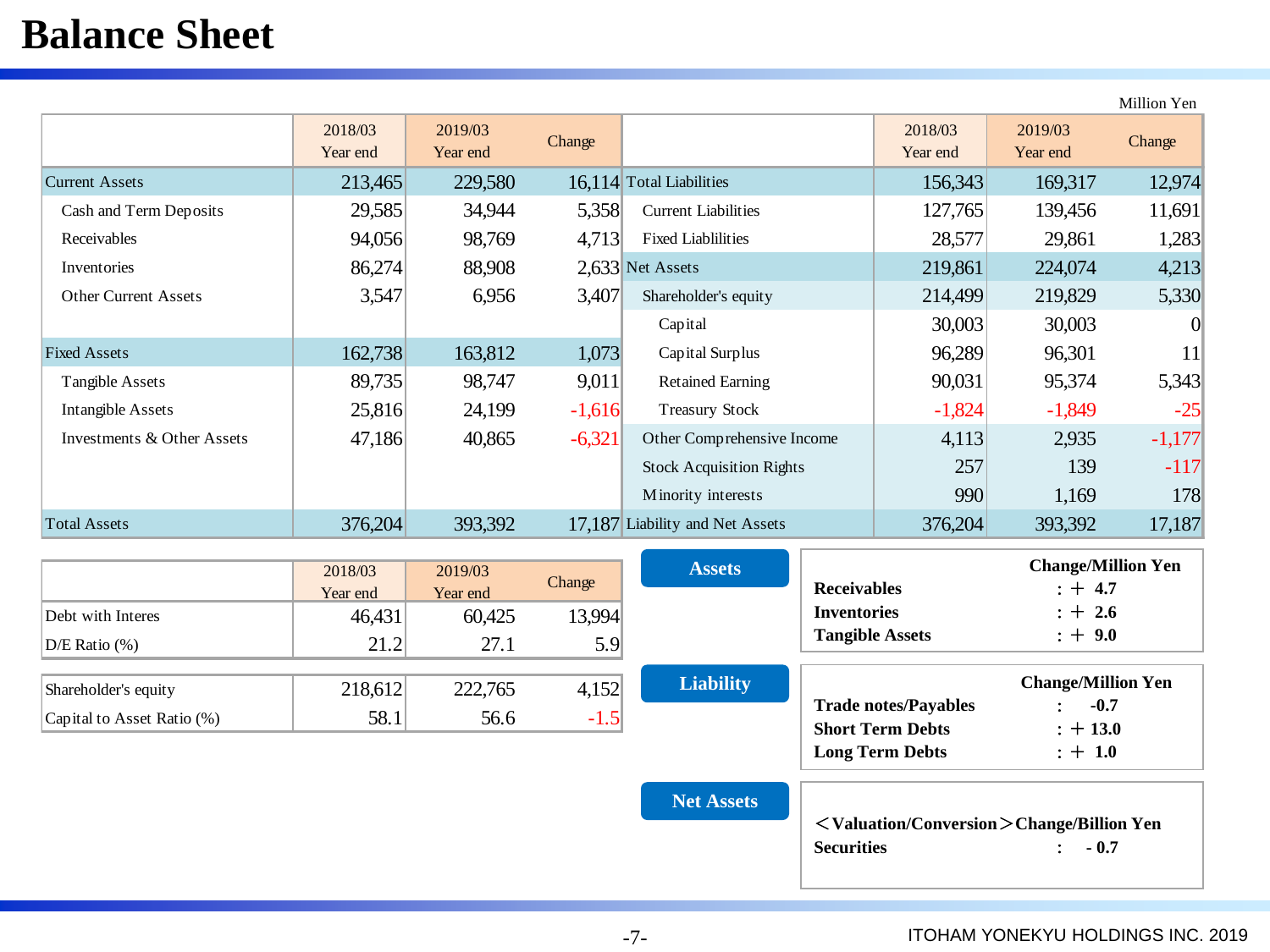## **Cash Flow Statement**

|                                     |           |           | Million Yen |                            |                     |                |                           |                            |         |         |                     |
|-------------------------------------|-----------|-----------|-------------|----------------------------|---------------------|----------------|---------------------------|----------------------------|---------|---------|---------------------|
|                                     | 2018/03   | 2019/03   |             |                            |                     |                |                           |                            |         |         |                     |
|                                     | Year      | Year      | Change      |                            | 20                  |                | CF Operation              | CF Investments             |         |         |                     |
| <b>OCash Flow from Operation</b>    | 5,521     | 15,114    | 9,593       |                            | 15                  |                | $\blacktriangleright$ FCF |                            | 15.1    |         |                     |
| <b>Income Before Taxes</b>          | 24,867    | 16,304    | $-8,563$    |                            | 10<br>5             | 5.5            |                           |                            |         |         |                     |
| Depreciation                        | 8,786     | 9,856     | 1,070       | Amount (Billion Yen)       | $\Omega$            |                |                           |                            |         |         |                     |
| Change in Recievables               | $-15,589$ | $-6,474$  | 9,115       |                            | $-5$                | $-2.7$         |                           |                            |         |         |                     |
| Change in Inventory                 | $-10,506$ | $-2,955$  | 7,551       |                            | $-10$<br>$-15$      |                | $-8.2$                    |                            | $-4.8$  |         |                     |
| Change in Payables                  | 4,112     | $-366$    | $-4,478$    |                            | $-20$               |                |                           |                            |         |         |                     |
| Others                              | $-6,150$  | $-1,249$  | 4,901       |                            | $-25$               | 2018/03        |                           |                            | 2019/03 | $-19.9$ |                     |
| <b>22Cash Flow from Investments</b> | $-8,183$  | $-19,879$ | $-11,696$   |                            |                     |                |                           |                            |         |         |                     |
| <b>3 Cash Flow from Financing</b>   | $-20,004$ | 10,084    | 30,088      |                            | <b>Depreciation</b> | 2019/03        |                           | <b>Billion Yen</b><br>9.8  |         |         | (2018/03)<br>(8.7)  |
|                                     |           |           |             |                            |                     | 2020/03 F'cast |                           | 10.5                       |         |         |                     |
| <b>4 Ending Cash and Securities</b> | 29,284    | 34,643    | 5,359       | <b>Capital Expenditure</b> |                     | 2019/03        |                           | <b>Billion Yen</b><br>20.5 |         |         | (2018/03)<br>(12.6) |
| $($ $)+$ $(2)$ FCF                  | $-2,661$  | $-4,765$  | $-2,104$    |                            |                     | 2020/03 F'cast |                           | 13.6                       |         |         |                     |

-8-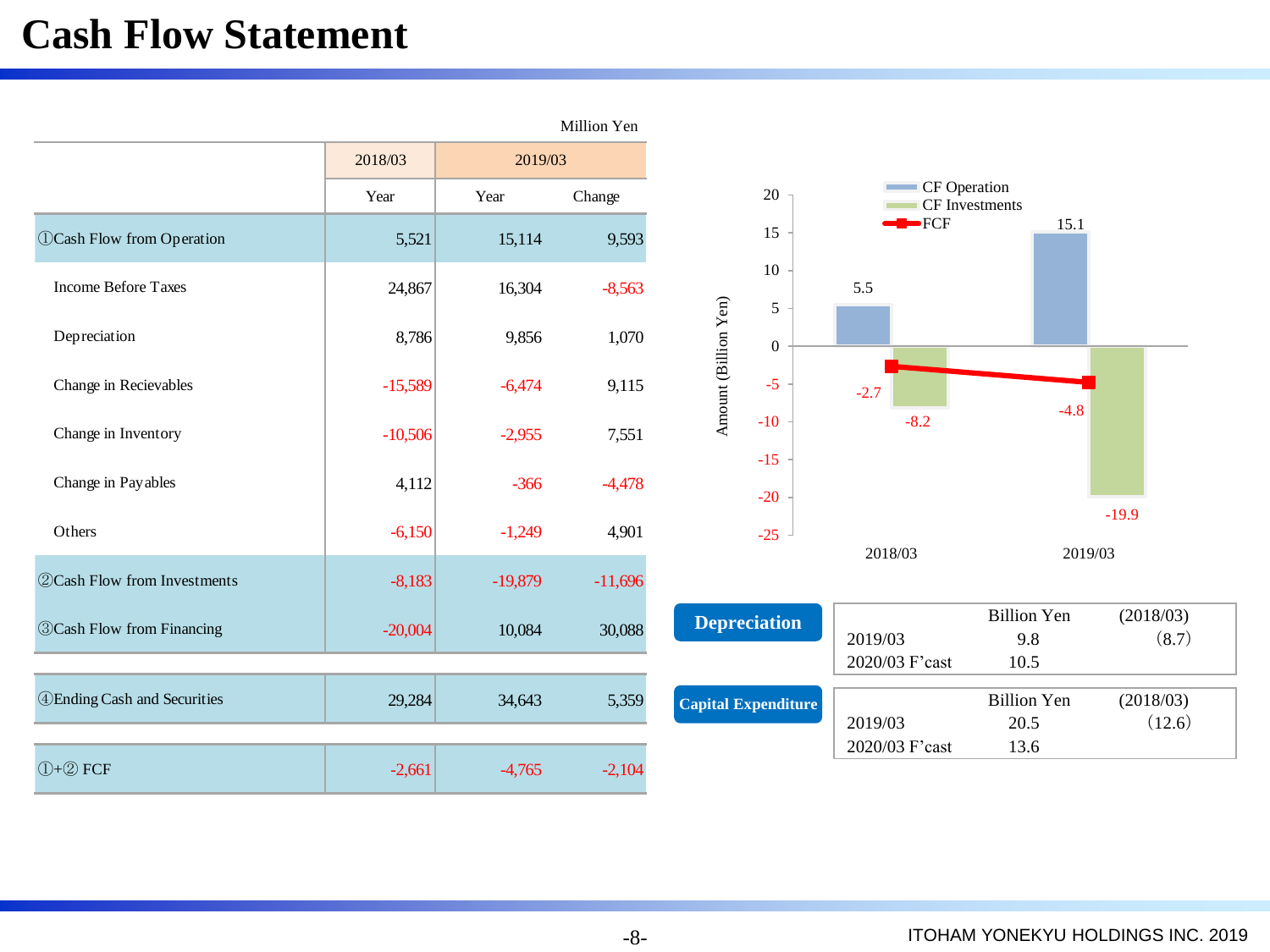## **Segment Information**

|                   |              |          |         | Million Yen, % |           |    |                       |      |              |      |                     |     |         |  |
|-------------------|--------------|----------|---------|----------------|-----------|----|-----------------------|------|--------------|------|---------------------|-----|---------|--|
|                   |              | 2018/03  | 2019/03 |                |           | 30 | <b>Processed Food</b> |      |              |      | Meat                |     |         |  |
|                   |              | Year     | Year    | Change         |           |    |                       |      | Consolidated |      | -Consolidated Sales |     |         |  |
| Processed Food    | <b>Sales</b> | 287,502  | 291,939 | 4,436          |           | 25 |                       |      | 832          |      |                     |     | 851     |  |
| <b>Division</b>   | Op Income    | 10,764   | 7,914   | $-2,849$       | Yen)      |    |                       |      |              | 21.6 |                     |     |         |  |
|                   | % Sales      | 3.7      | 2.7     | $-1.0$         |           | 20 |                       |      |              |      |                     |     |         |  |
| Meat Division     | <b>Sales</b> | 540,107  | 554,576 | 14,469         | (Billion  |    |                       |      |              |      |                     |     |         |  |
|                   | Op Income    | 11,432   | 7,364   | $-4,068$       |           | 15 |                       |      |              |      |                     |     |         |  |
|                   | % Sales      | 2.1      | 1.3     | $-0.8$         |           |    |                       | 10.8 | 11.4         |      |                     |     |         |  |
| Others            | <b>Sales</b> | 4,255    | 4,206   | $-49$          | Op Income | 10 |                       |      |              |      |                     |     |         |  |
|                   | Op Income    | 632      | 124     | $-508$         |           |    |                       |      |              |      |                     | 7.9 | 7.4     |  |
| Consolidation Adj | Op Income    | $-1,267$ | $-908$  | 359            |           | 5  |                       |      |              |      |                     |     |         |  |
| Consolidated      | <b>Sales</b> | 831,865  | 850,721 | 18,856         |           |    |                       |      |              |      |                     |     |         |  |
|                   | Op Income    | 21,562   | 14,494  | $-7,067$       |           |    |                       |      |              |      |                     |     |         |  |
|                   | % Sales      | 2.6      | 1.7     | $-0.9$         |           |    |                       |      |              |      |                     |     |         |  |
|                   |              |          |         |                |           |    |                       |      | 2018/03      |      |                     |     | 2019/03 |  |

### **Semi-annual Actual**

|                      |              |         | 2018/03 |          | 2019/03 |          |                  |          |         |              |           |          |  |
|----------------------|--------------|---------|---------|----------|---------|----------|------------------|----------|---------|--------------|-----------|----------|--|
|                      |              | $1-2Q$  | $3-4Q$  |          | $1-2Q$  |          | $3-4Q$           |          | Year    |              |           |          |  |
|                      |              |         |         | Year     | Actual  | vs 2018  | Actual           | vs 2018  | Actual  | F'cast $2/4$ | vs F'cast | vs 2018  |  |
| Processed Food       | <b>Sales</b> | 140,129 | 147,373 | 287,502  | 142,562 | 2,433    | 149,377          | 2,004    | 291,939 | 292,000      | $-61$     | 4,436    |  |
| Division             | Op Income    | 5,900   | 4,864   | 10,764   | 3,645   | $-2,255$ | 4,269            | $-595$   | 7,914   | 7,300        | 614       | $-2,849$ |  |
|                      | % Sales      | 4.2     | 3.3     | 3.7      | 2.6     | $-1.7$   | 2.9              | $-0.4$   | 2.7     | 2.5          | 0.2       | $-1.0$   |  |
| <b>Meat Division</b> | <b>Sales</b> | 274,422 | 265,685 | 540,107  | 281,779 | 7,357    | 272,797          | 7,112    | 554,576 | 553,500      | 1,076     | 14,469   |  |
|                      | Op Income    | 5,902   | 5,530   | 11,432   | 4,715   | $-1,187$ | 2,649            | $-2,881$ | 7,364   | 8,500        | $-1,136$  | $-4,068$ |  |
|                      | % Sales      | 2.2     | 2.1     | 2.1      | 1.7     | $-0.5$   | 1.0 <sub>l</sub> | $-1.1$   | 1.3     | 1.5          | $-0.2$    | $-0.8$   |  |
| Others               | <b>Sales</b> | 2,085   | 2,170   | 4,255    | 2,083   | -2       | 2,123            | $-47$    | 4,206   | 4,500        | $-294$    | $-49$    |  |
|                      | Op Income    | 253     | 379     | 632      | 91      | $-162$   | 33               | $-346$   | 124     | 300          | $-176$    | $-508$   |  |
| Consolidation Adj    | Op Income    | $-621$  | $-646$  | $-1,267$ | $-503$  | 118      | $-405$           | 241      | $-908$  | $-1,100$     | 192       | 359      |  |
| Consolidated         | <b>Sales</b> | 416,637 | 415,228 | 831,865  | 426,425 | 9,788    | 424,296          | 9,068    | 850,721 | 850,000      | 721       | 18,856   |  |
|                      | Op Income    | 11,434  | 10,128  | 21,562   | 7,949   | $-3,485$ | 6,545            | $-3,583$ | 14,494  | 15,000       | $-506$    | $-7,067$ |  |
|                      | % Sales      | 2.7     | 2.4     | 2.6      | 1.9     | $-0.9$   | 1.5              | $-0.9$   | 1.7     | 1.8          | $-0.1$    | $-0.9$   |  |

※Sales for each segment are sales amount to outside customers.

Million Yen, %

0

200

400

600

**Sales** (

**Billion Yen**

 $\check{ }$ 

800

1,000

14.5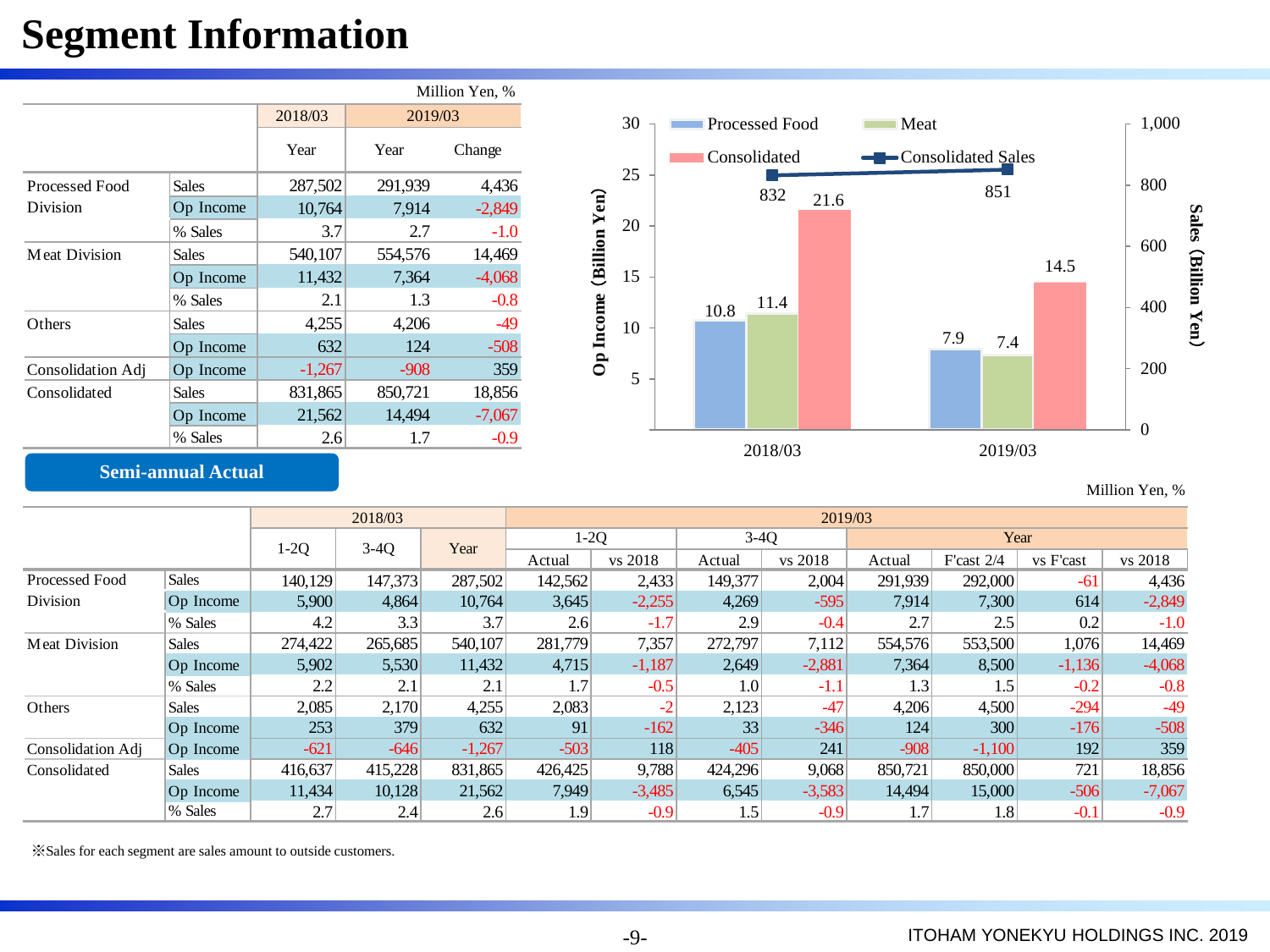## **Segment Information**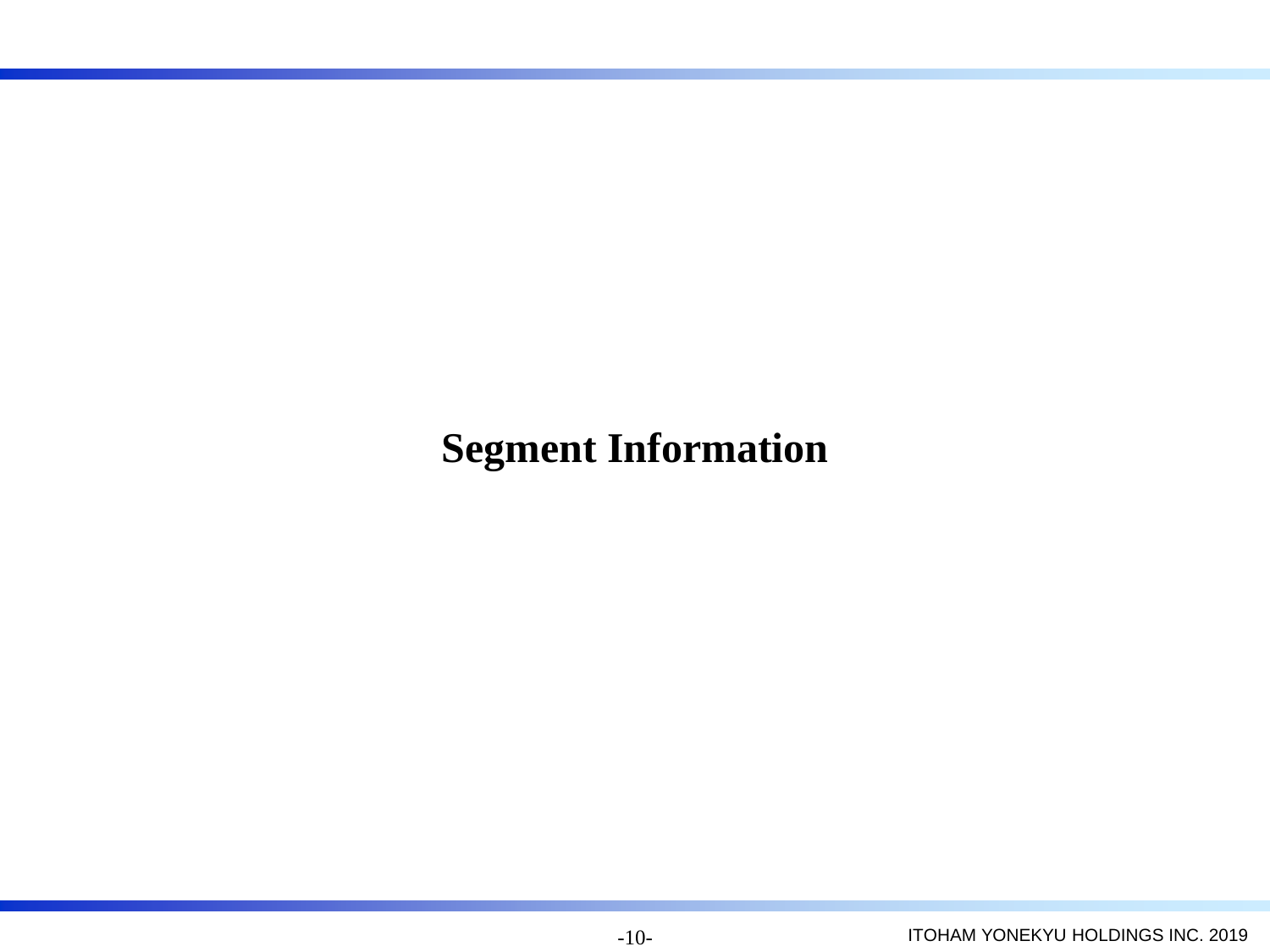## **Processed Food Division Results Year Ending March 31, 2019** ①

| <b>Processed Food Division Results</b> | Million Yen, % |         |         |          |  |  |
|----------------------------------------|----------------|---------|---------|----------|--|--|
|                                        |                | 2018/03 | 2019/03 |          |  |  |
|                                        |                | Year    | Year    | Change   |  |  |
| Processed Food                         | <b>Sales</b>   | 287,502 | 291,939 | 4,436    |  |  |
| Division                               | Op Income      | 10,764  | 7,914   | $-2,849$ |  |  |
|                                        | % Sales        | 3.7     | 2.7     | $-1.0$   |  |  |

### **Operating Income Factors**

Million Yen

|                            | 1Q     | 2Q       | 3Q     | 4Q              | Year     |          |                |
|----------------------------|--------|----------|--------|-----------------|----------|----------|----------------|
|                            | Actual | Actual   | Actual | Actual          | Year     | Rev2/4   | Change         |
| 2018/03 Operating Income   | 2,964  | 2,936    | 5,114  | $-250$          | 10,764   | 10,764   | $\overline{0}$ |
| <b>Ingredient Costs</b>    | $-720$ | $-550$   | 70     | $\overline{0}$  | $-1,200$ | $-1,350$ | 150            |
| Sales Volume, Gross Margin | $-100$ | $-600$   | $-350$ | 150             | $-900$   | $-1,300$ | 400            |
| Depreciation Expenses      | $-75$  | $-225$   | $-300$ | $-350$          | $-950$   | $-950$   | $\mathbf{0}$   |
| <b>Cost Reduction</b>      | 110    | 140      | 150    | 100             | 500      | 500      | $\overline{0}$ |
| Others                     | $-43$  | $-192$   | $-114$ | 50 <sup>1</sup> | $-299$   | $-364$   | 65             |
| 2019/03 Operating Income   | 2,136  | 1,509    | 4,570  | $-301$          | 7,914    | 7,300    | 614            |
| Change                     | $-828$ | $-1,427$ | $-544$ | $-51$           | $-2,849$ | $-3,464$ | 614            |
| Synergy Effect             | 420    | 410      | 440    | 630             | 1,900    | 1,565    | 335            |



Million Yen



※Sales for each segment are sales amount to outside customers.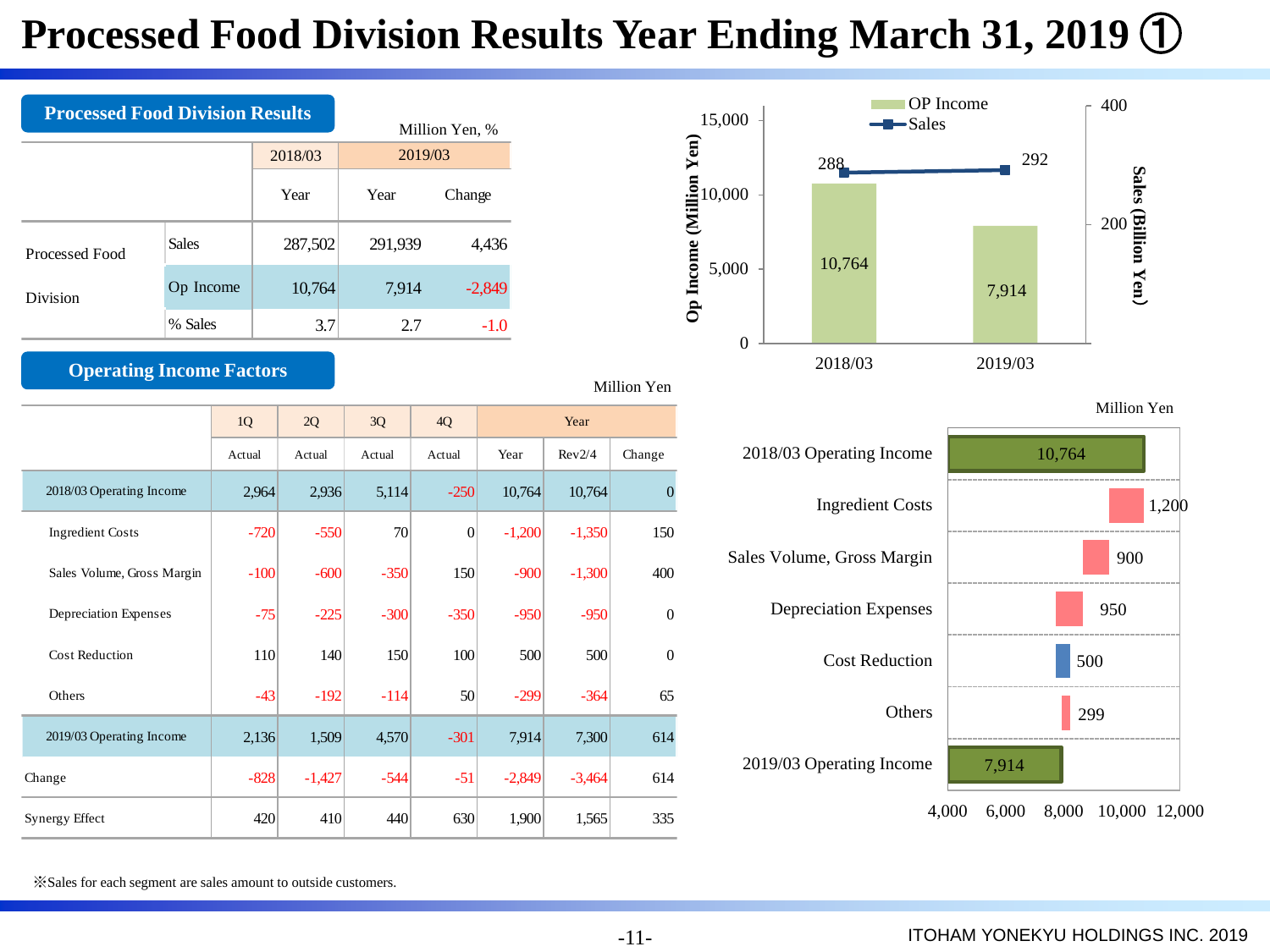## **Processed Food Division Results Year Ending March 31, 2019** ②

|                            | <b>Year Ending March 31, 2019</b>                                                                                                                                                                                                                                                                                                                                                                                                            | <b>Forecast Year Ending March 31, 2020</b>                                                                                                                |
|----------------------------|----------------------------------------------------------------------------------------------------------------------------------------------------------------------------------------------------------------------------------------------------------------------------------------------------------------------------------------------------------------------------------------------------------------------------------------------|-----------------------------------------------------------------------------------------------------------------------------------------------------------|
| <b>Market Factor</b>       | $+1,400$<br><b>Raw Materials</b><br>Mil. Yen<br>$-800$<br><b>Supplementary Materials</b><br>Mil. Yen                                                                                                                                                                                                                                                                                                                                         | $-800$<br>Raw Materials/Other Costs<br>Mil. Yen                                                                                                           |
|                            | $-650$<br><b>Utilities</b><br>Mil. Yen                                                                                                                                                                                                                                                                                                                                                                                                       |                                                                                                                                                           |
|                            | <b>Logistics Expenses</b><br>$-1,150$<br>Mil. Yen                                                                                                                                                                                                                                                                                                                                                                                            |                                                                                                                                                           |
|                            | Ham and Sausage Domestic Distribution (domestic<br>$-1.1%$<br>and imported) (April 2018-March 2019, year on year comparison)<br>(Processed meat distribution survey)<br>Growth rate of expenditure on processed foods (Family Income and<br>$+1.4%$<br>Expenditure Survey, Ministry of Internal Affairs and Communications)<br>(Expenditure per household, nominal rate of change, year on year<br>comparison) April 2018-March 2019 average |                                                                                                                                                           |
| <b>Business Strategy</b>   | $-0.2%$ Amount<br>$-1.2%$<br>Volume<br>Ham/Sausage                                                                                                                                                                                                                                                                                                                                                                                           | Volume $+2.3\%$ Amount $+2.3\%$<br>Ham/Sausage                                                                                                            |
|                            | $+4.0$ % Amount $+5.3$ %<br>Processed Food Volume<br>* excludes ANZCO                                                                                                                                                                                                                                                                                                                                                                        | Volume $+6.3\%$ Amount $+6.3\%$<br>Processed Food<br>* excludes ANZCO                                                                                     |
|                            | * Main products (Amount (year on year comparison))                                                                                                                                                                                                                                                                                                                                                                                           | · Improvement of production line operation rate                                                                                                           |
|                            | The GRAND Alt-Bayern<br>$-0.5\%$                                                                                                                                                                                                                                                                                                                                                                                                             | • Introduce long, double continuous production line at Tokyo                                                                                              |
|                            | $(1Q: -1.9\% \quad 2Q: +0.1\% \quad 3Q: +0.9\% \quad 4Q: -1.1\%)$<br>Asano Fresh Loin Ham<br>$+3.5%$<br>$(1Q : +4.0\%$ $2Q : +4.4\%$ $3Q : +3.9\%$ $4Q : +1.1\%$                                                                                                                                                                                                                                                                             | *Operational from June 2018<br>· Bolster pizza and snack production at Toride *Operational<br>from June 2018                                              |
|                            | Gotenba Kogen Arabiki Pork<br>$-10.9%$<br>$(1Q : -18.5\% \quad 2Q : -9.6\% \quad 3Q : -9.8\% \quad 4Q : -3.9\%)$                                                                                                                                                                                                                                                                                                                             | • Concentrate on types of chicken products for salads at<br>Toyohashi *Operational from October 2018<br>· Expand lineup of processed foods (cooked items, |
|                            | <b>GENKEI</b> bacon block series<br>$+3.0%$<br>$(1Q : +4.1\%$ $2Q : +6.5\%$ $3Q : +0.8\%$ $4Q : +1.0\%)$                                                                                                                                                                                                                                                                                                                                     | microwaveable items, frozen foods, etc.)<br>· Strengthen sales of commercial products for dining out                                                      |
|                            | $+5.8%$<br>Chilled Pizza<br>$(1Q : +9.8\% \quad 2Q : +9.9\% \quad 3Q : +4.6\% \quad 4Q : -0.5\%)$                                                                                                                                                                                                                                                                                                                                            | · Enhance healthy items                                                                                                                                   |
| <b>Synergy</b>             | Period $1,900$ Mil. Yen Accum. $4,600$ Mil. Yen                                                                                                                                                                                                                                                                                                                                                                                              |                                                                                                                                                           |
| <b>Capital Expenditure</b> | $13,000$ Mil. Yen                                                                                                                                                                                                                                                                                                                                                                                                                            | 8,800 Mil. Yen                                                                                                                                            |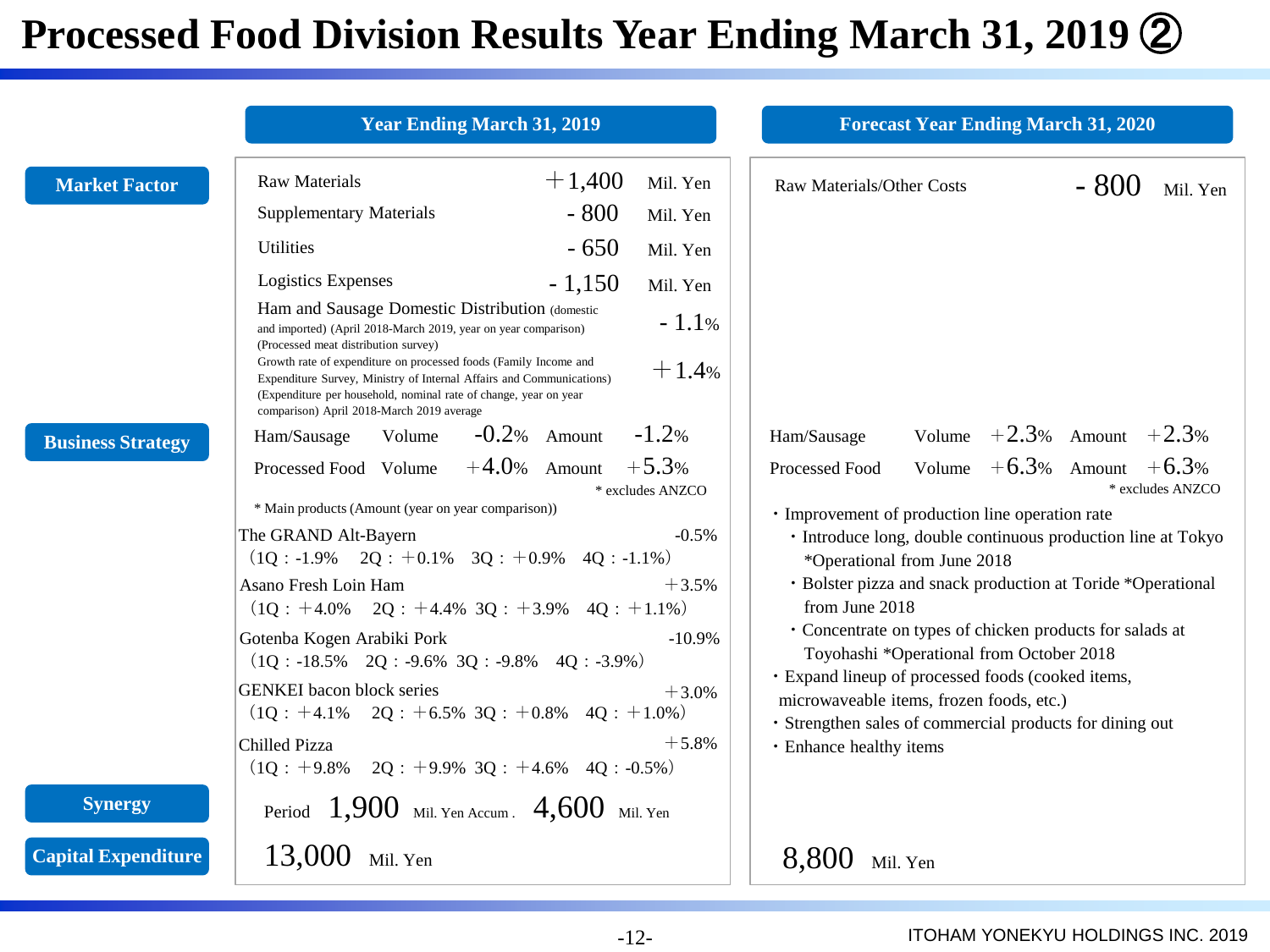## **Processed Food Division Forecast Year Ending March 31, 2020**

| T TUCCSSCU TUURI DI BISROIT TULCCUST |              |         |         |        |         |         |        |         |         | Million Yen, % |  |
|--------------------------------------|--------------|---------|---------|--------|---------|---------|--------|---------|---------|----------------|--|
|                                      |              |         | $1-2Q$  |        |         | $3-4Q$  |        | Year    |         |                |  |
| 2019/03                              |              |         | 2020/03 | Change | 2019/03 | 2020/03 | Change | 2019/03 | 2020/03 | Change         |  |
| Processed Food<br>Division           | <b>Sales</b> | 142,562 | 146,700 | 4,138  | 149,377 | 153,300 | 3,923  | 291,939 | 300,000 | 8,061          |  |
|                                      | Op Income    | 3,645   | 4,500   | 855    | 4,269   | 4,000   | $-269$ | 7,914   | 8,500   | 586            |  |
|                                      | % Sales      | 2.6     | 3.1     | 0.5    | 2.9     | 2.6     | $-0.2$ | 2.7     | 2.8     | 0.1            |  |

| <b>Operating Income Factors</b> |        |          | Million Yen |
|---------------------------------|--------|----------|-------------|
|                                 | $1-2Q$ | $3-4Q$   | Year        |
| 2019/03 Operating Income        | 3,645  | 4,269    | 7,914       |
| <b>Ingredient Costs</b>         | 300    | $-1,100$ | $-800$      |
| Volume Increase                 | 500    | 550      | 1,050       |
| Depreciation Expenses           | $-200$ | $\theta$ | $-200$      |
| <b>Cost Reduction</b>           | 250    | 250      | 500         |
| Others                          | 5      | 31       | 36          |
| 2020/03 Operating Income        | 4,500  | 4,000    | 8,500       |
| Change                          | 855    | $-269$   | 586         |



※Sales for each segment are sales amount to outside customers.

**Processed Food Division Foreca** 

### -13- ITOHAM YONEKYU HOLDINGS INC. 2019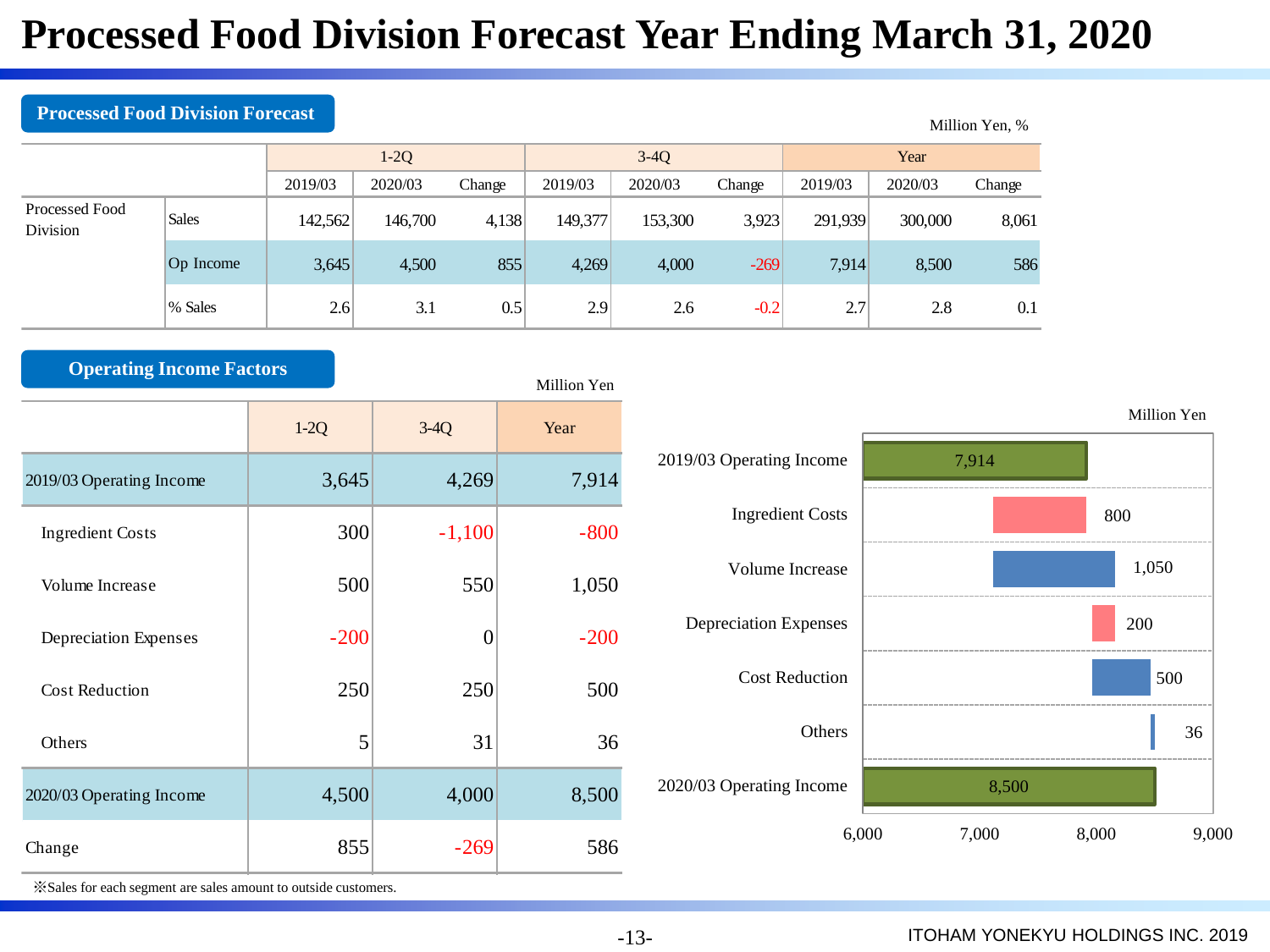## **Meat Division Results Year Ending March 31, 2019** ①



※Sales for each segment are sales amount to outside customers.

-14- ITOHAM YONEKYU HOLDINGS INC. 2019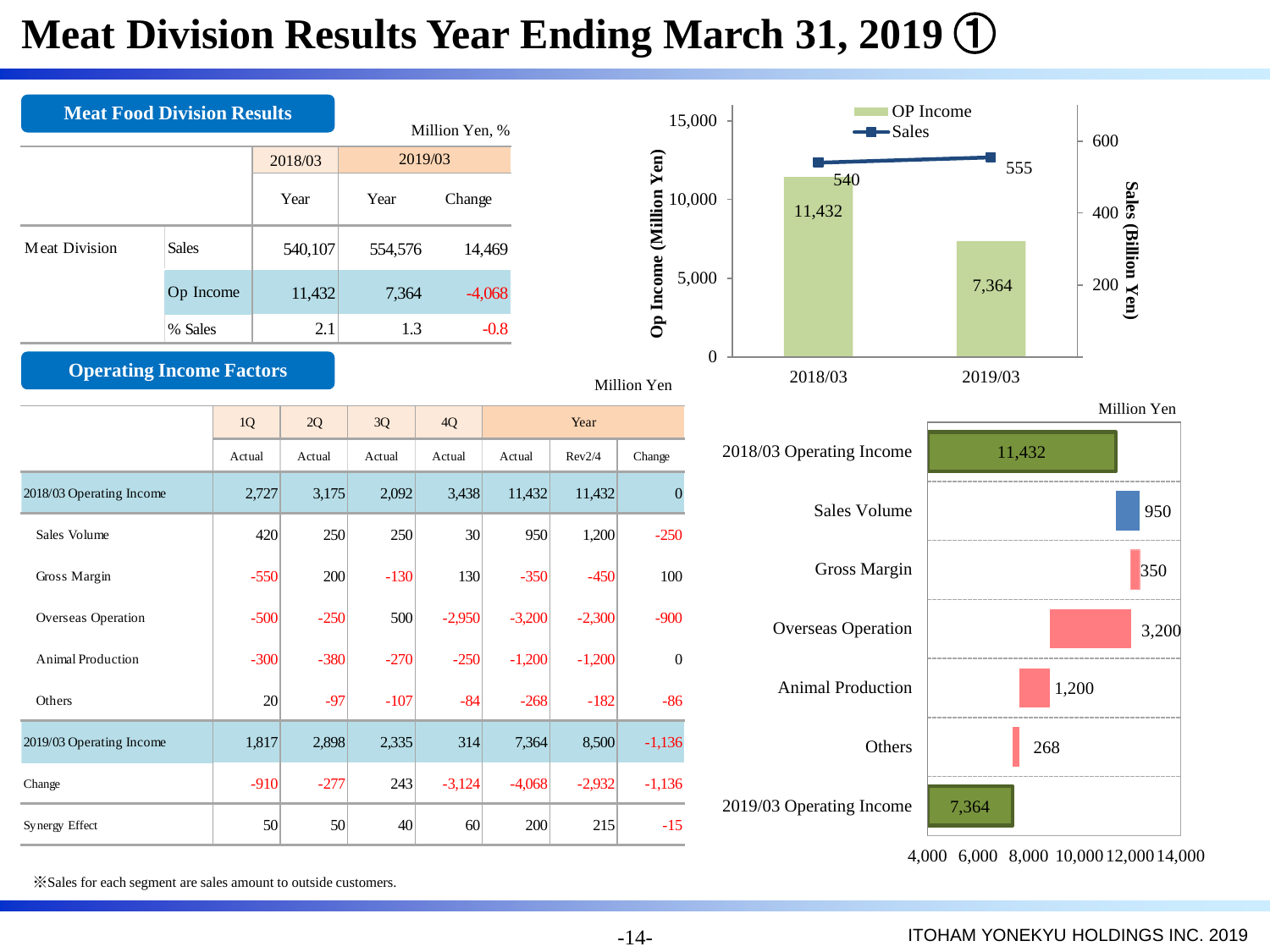# **Meat Division Results Year Ending March 31, 2019** ②

|                            | <b>Year Ending March 31, 2019</b>                                                                                                          |                                                              |                  | <b>Forecast Year Ending March 31, 2020</b>                                                                                                                                                                                                                                                                                                                                                                                                                                                                       |                                 |                  |
|----------------------------|--------------------------------------------------------------------------------------------------------------------------------------------|--------------------------------------------------------------|------------------|------------------------------------------------------------------------------------------------------------------------------------------------------------------------------------------------------------------------------------------------------------------------------------------------------------------------------------------------------------------------------------------------------------------------------------------------------------------------------------------------------------------|---------------------------------|------------------|
| <b>Market Factor</b>       | <b>Domestic Beef Market</b><br>(Wagyu A3)                                                                                                  | $2,103 (+114)$                                               | $\gamma$ en/kg   | <b>Domestic Beef Market</b><br>(Wagyu A3)                                                                                                                                                                                                                                                                                                                                                                                                                                                                        | $2,100(-3)$                     | $\gamma$ en/kg   |
|                            | <b>Domestic Pork Market</b><br>(Kanto 3 Market Ave.)                                                                                       | $481(-40)$                                                   | yen/kg           | <b>Domestic Pork Market</b><br>(Kanto 3 Market Ave.)                                                                                                                                                                                                                                                                                                                                                                                                                                                             | $490 (+9)$                      | yen/kg           |
|                            | Domestic Chicken Market<br>(Breast/Thigh added value)<br>* Actual April - September results for each market. Figures in parentheses denote | $860(-81)$                                                   | $\gamma$ en/kg   | Domestic Chicken Market<br>(Breast/Thigh added value)                                                                                                                                                                                                                                                                                                                                                                                                                                                            | $880 (+20)$                     | $\gamma$ en/kg   |
|                            | previous year's figure<br><b>Beef Marketed Volume</b><br>$(18/04-19/03)$                                                                   |                                                              | $+3.4$<br>$\%$   |                                                                                                                                                                                                                                                                                                                                                                                                                                                                                                                  |                                 |                  |
|                            | Pork Marketed Volume<br>$(18/04-19/03)$                                                                                                    |                                                              | $+1.3$<br>$\%$   |                                                                                                                                                                                                                                                                                                                                                                                                                                                                                                                  |                                 |                  |
|                            | Chicken Marketed Volume<br>$(18/04-19/03)$                                                                                                 | * Portioned meat basis excluding meat for processed products | $+0.6$<br>$\%$   |                                                                                                                                                                                                                                                                                                                                                                                                                                                                                                                  |                                 |                  |
| <b>Business Strategy</b>   | Volume<br>Beef                                                                                                                             | $+8.4%$ Amount<br>$+7.9%$                                    |                  | Beef                                                                                                                                                                                                                                                                                                                                                                                                                                                                                                             | Volume $+1.9%$ Amount $+2.3%$   |                  |
|                            | Volume<br>Pork                                                                                                                             | $+1.4%$ Amount<br>$-0.9%$                                    |                  | Pork                                                                                                                                                                                                                                                                                                                                                                                                                                                                                                             | Volume $+2.2 %$ Amount $+3.6 %$ |                  |
|                            | Chicken<br>Volume                                                                                                                          | $-0.1\%$ Amount<br>$-10.4%$                                  |                  | Chicken                                                                                                                                                                                                                                                                                                                                                                                                                                                                                                          | Volume $+3.3 %$ Amount $+4.7 %$ |                  |
|                            |                                                                                                                                            |                                                              | * excludes ANZCO | • Improve quality and strengthen proposal capabilities by augmenting equipment in<br>upstream fields<br>• Stage 2 expansion at Yonekyu Oishii Tori * Started in October<br>· Increase capacity at Sankyo Meats pork line *Started in April<br>· Strengthen ties with contract farms<br>· Strengthen branded meat strategy<br>· Expand ANZCO Foods products and strengthen profit and loss management<br>• Promote export business using overseas bases<br>· Strengthen alliances with prominent overseas packers |                                 | * excludes ANZCO |
| <b>Synergy</b>             | Period $200$ Mil. Yen Accum. $890$ Mil. Yen                                                                                                |                                                              |                  |                                                                                                                                                                                                                                                                                                                                                                                                                                                                                                                  |                                 |                  |
| <b>Capital Expenditure</b> | $6,700$ Mil. Yen                                                                                                                           |                                                              |                  | 3,300<br>Mil. Yen                                                                                                                                                                                                                                                                                                                                                                                                                                                                                                |                                 |                  |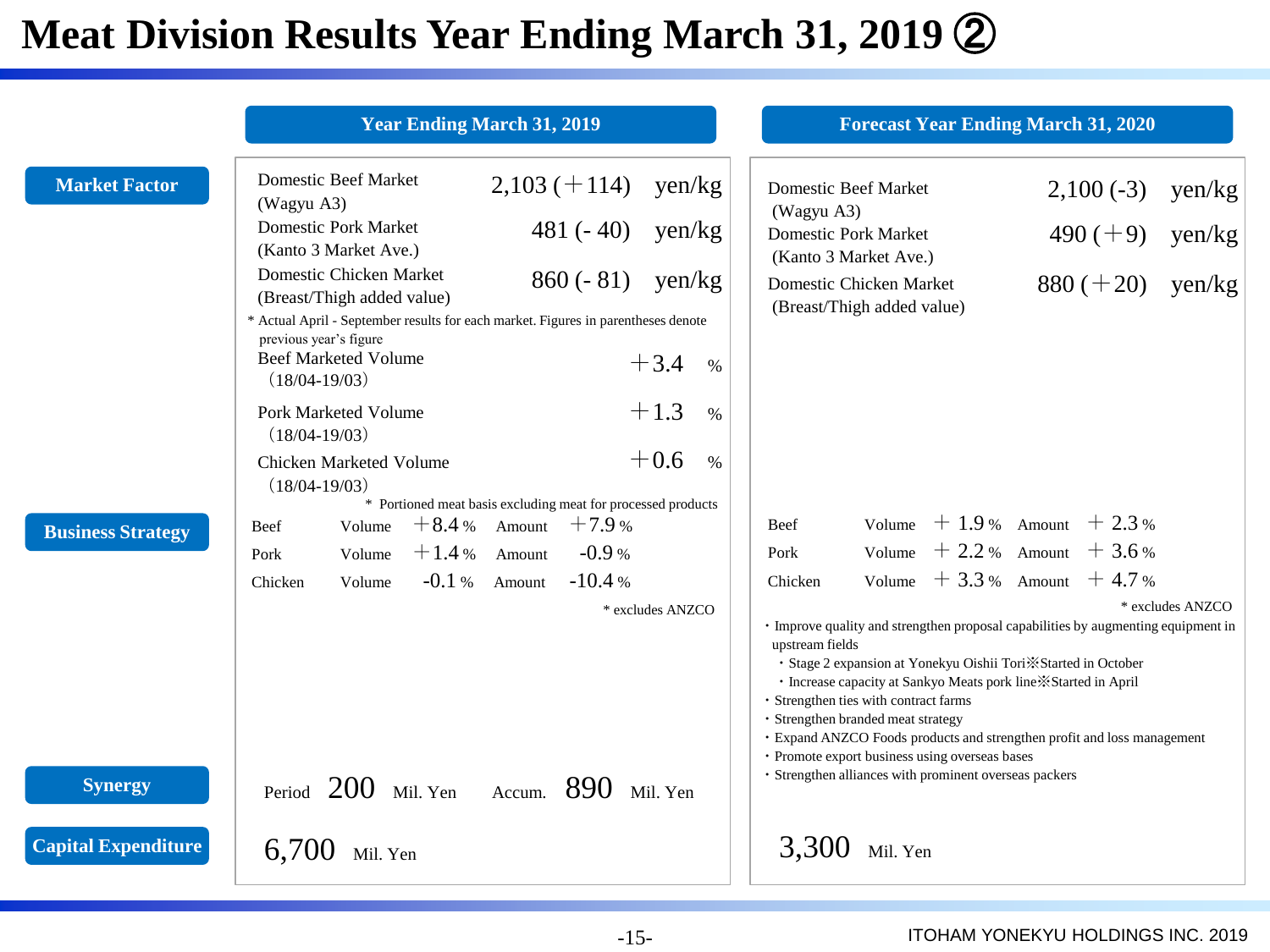## **Meat Division Forecast Year Ending March 31, 2020**

### **Meat Division Forecast**

|                      |              |             |         |        |                  |         |        |                  |         | Million Yen, % |  |
|----------------------|--------------|-------------|---------|--------|------------------|---------|--------|------------------|---------|----------------|--|
|                      |              | $1-2Q$      |         |        |                  | $3-4Q$  |        | Year             |         |                |  |
|                      |              | 2019/03     | 2020/03 | Change | 2019/03          | 2020/03 | Change | 2019/03          | 2020/03 | Change         |  |
| <b>Meat Division</b> | <b>Sales</b> | 281,779     | 291,000 | 9,221  | 272,797          | 284,500 | 11,703 | 554,576          | 575,500 | 20,924         |  |
|                      | Op Income    | 4,715       | 5,900   | 1,185  | 2,649            | 4,400   | 1,751  | 7,364            | 10,300  | 2,936          |  |
|                      | % Sales      | $1.7^\circ$ | 2.0     | 0.4    | 1.0 <sup>1</sup> | 1.5     | 0.6    | 1.3 <sup>1</sup> | 1.8     | 0.5            |  |

| <b>Operating Income Factors</b> |        |        | Million Yen |
|---------------------------------|--------|--------|-------------|
|                                 | $1-2Q$ | $3-4Q$ | Year        |
| 2019/03 Operating Income        | 4,715  | 2,649  | 7,364       |
| Sales Volume                    | 100    | 200    | 300         |
| Gross Margin                    | 100    | 200    | 300         |
| Overseas Operation              | 1,400  | 1,200  | 2,600       |
| Animal Production               | $-200$ | 400    | 200         |
| Depreciation Expenses           | $-250$ | $-250$ | $-500$      |
| Others                          | 35     | 1      | 36          |
| 2020/03 Operating Income        | 5,900  | 4,400  | 10,300      |
| Change                          | 1,185  | 1,751  | 2,936       |



※Sales for each segment are sales amount to outside customers.

### -16- ITOHAM YONEKYU HOLDINGS INC. 2019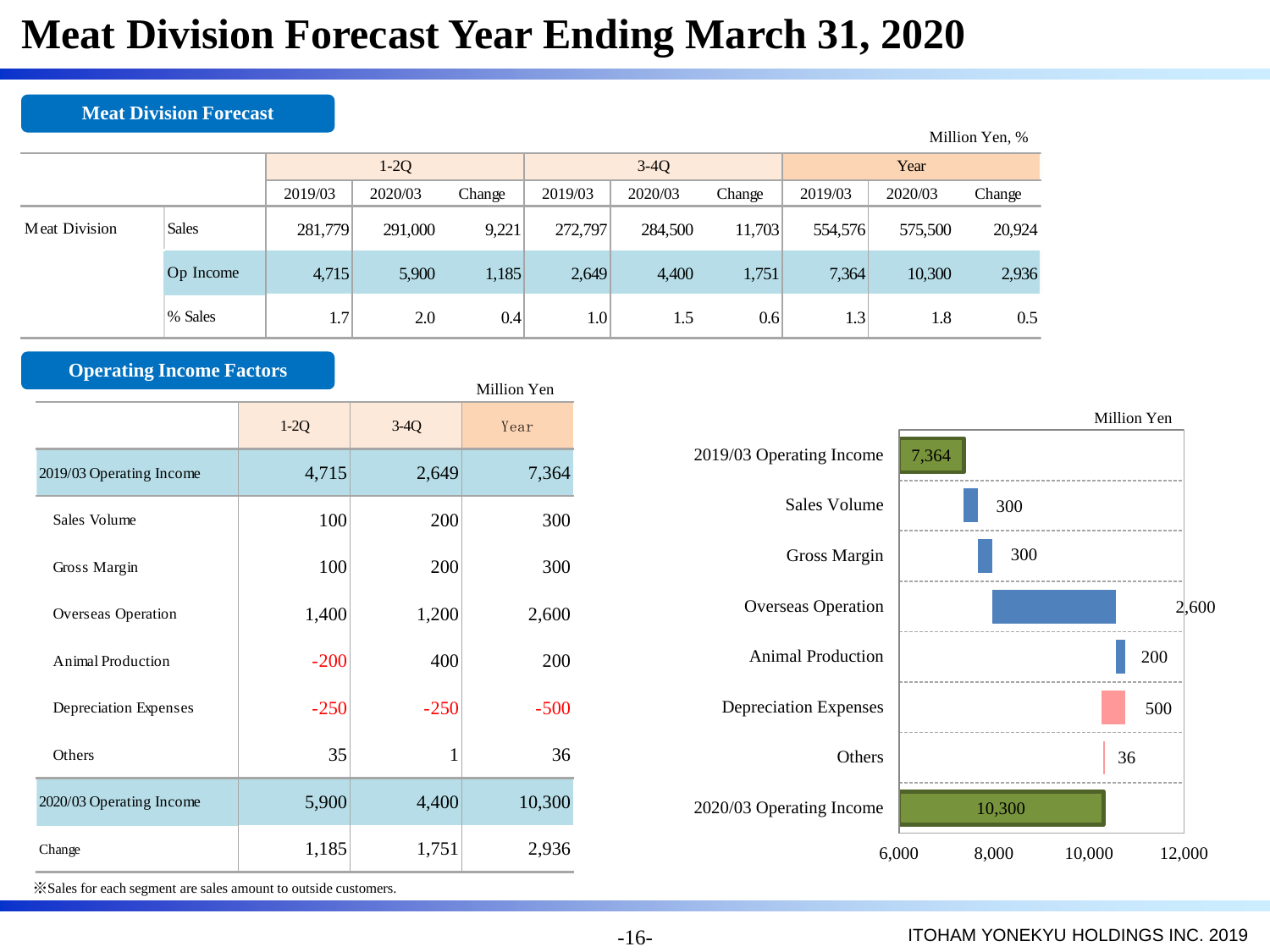## **Forecast Year Ending March 31, 2020**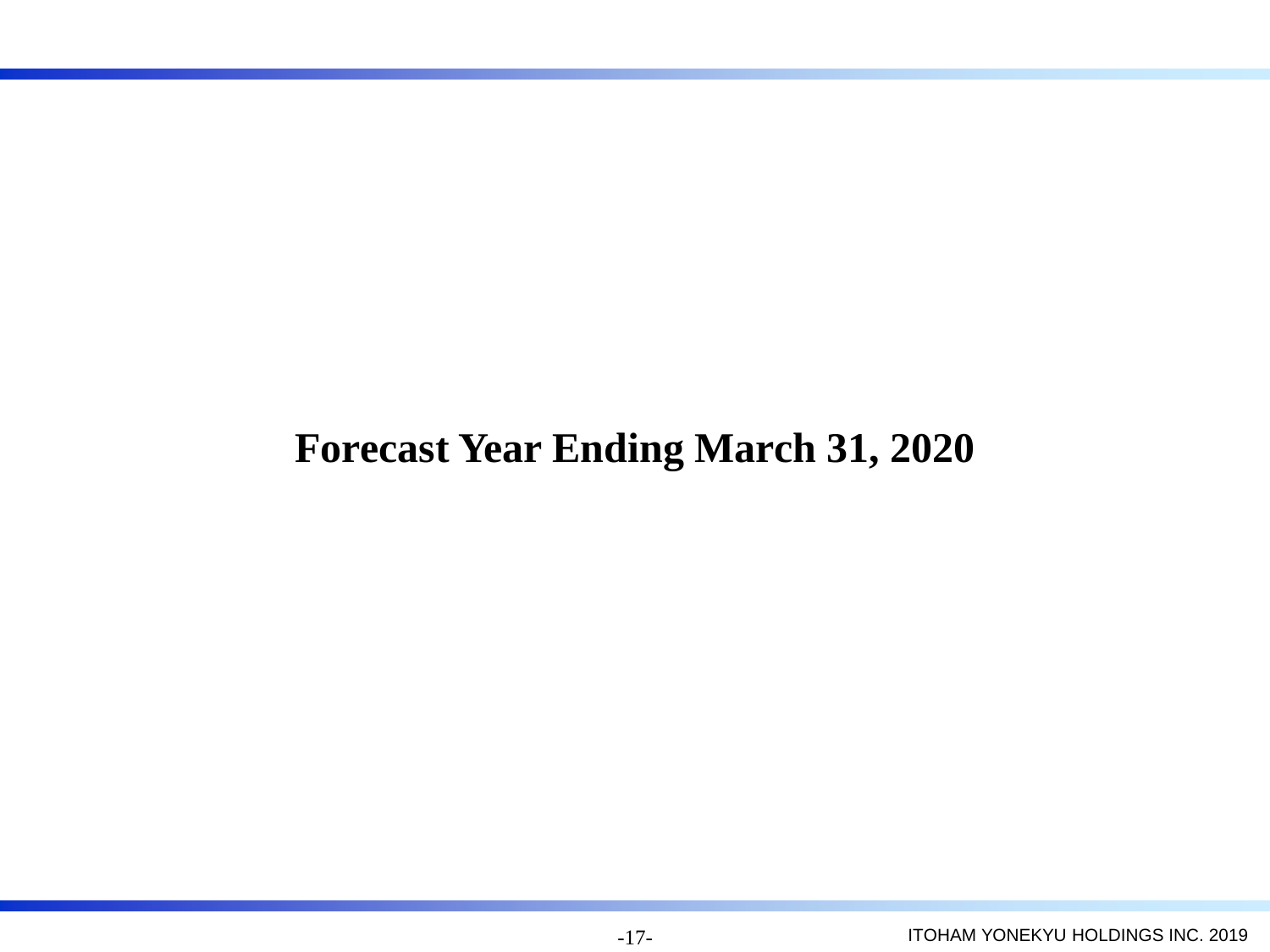## **Forecast Year Ending March 31, 2020 (Profit/Loss)**

|                                         | <b>Forecast</b> |         |         |          |         |        |          |                           |        |          |         | Million Yen, % |
|-----------------------------------------|-----------------|---------|---------|----------|---------|--------|----------|---------------------------|--------|----------|---------|----------------|
|                                         |                 | 2019/03 |         |          |         |        |          | 2020/03 Forecast $(5/10)$ |        |          |         |                |
| $1-2Q$                                  |                 | $3-4Q$  | Year    |          | $1-2Q$  |        |          | $3-4Q$                    |        | Year     |         |                |
|                                         |                 |         |         | Actual   | Change% | Change | F'cast   | Change%                   | Change | F'cast   | Change% | Change         |
| <b>Sales</b>                            | 426,425         | 424,296 | 850,721 | 440,000  | 3.2     | 13,575 | 440,000  | 3.7                       | 15,704 | 880,000  | 3.4     | 29,279         |
| <b>COGS</b>                             | 363,425         | 360,475 | 723,900 | 373,190  | 2.7     | 9,765  | 371,610  | 3.1                       | 11,135 | 744,800  | 2.9     | 20,900         |
| <b>Gross Profit</b>                     | 63,000          | 63,821  | 126,821 | 66,810   | 6.0     | 3,810  | 68,390   | 7.2                       | 4,569  | 135,200  | 6.6     | 8,379          |
| (% of sales)                            | 14.8            | 15.0    | 14.9    | 15.2     | 0.0     | 0.4    | 15.5     | 0.0                       | 0.5    | 15.4     | 0.0     | 0.5            |
| S, G & A expenses                       | 55,050          | 57,276  | 112,326 | 56,810   | 3.2     | 1,760  | 60,390   | 5.4                       | 3,114  | 117,200  | 4.3     | 4,874          |
| (% of sales)                            | 12.9            | 13.5    | 13.2    | 12.9     | 0.0     | 0.0    | 13.7     | 0.0                       | 0.2    | 13.3     | 0.0     | 0.1            |
| <b>Operating Income</b>                 | 7,949           | 6,545   | 14,494  | 10,000   | 25.8    | 2,051  | 8,000    | 22.2                      | 1,455  | 18,000   | 24.2    | 3,506          |
| (% of sales)                            | 1.9             | 1.5     | 1.7     | 2.3      | 0.0     | 0.4    | 1.8      | 0.0                       | 0.3    | 2.0      | 0.0     | 0.3            |
| Non-operating Gain/Loss                 | 656             | 528     | 1,184   | 1,000    | 52.4    | 344    | 1,000    | 89.4                      | 472    | 2,000    | 68.9    | 816            |
| Ordinary Income                         | 8,605           | 7,074   | 15,679  | 11,000   | 27.8    | 2,395  | 9,000    | 27.2                      | 1,926  | 20,000   | 27.6    | 4,321          |
| (% of sales)                            | 2.0             | 1.7     | 1.8     | 2.5      | 0.0     | 0.5    | 2.0      | 0.0                       | 0.4    | 2.3      | 0.0     | 0.4            |
| Extra-ordinary Gain/Loss                | 595             | 29      | 624     | $\Omega$ | 0.0     | $-595$ | $\theta$ | 0.0                       | $-29$  | $\Omega$ | 0.0     | $-624$         |
| <b>Income Before Taxes</b>              | 9,201           | 7,103   | 16,304  | 11,000   | 19.6    | 1,799  | 9,000    | 26.7                      | 1,897  | 20,000   | 22.7    | 3,696          |
| Net Income                              | 6,058           | 4,530   | 10,588  | 7,700    | 27.1    | 1,642  | 6,300    | 39.1                      | 1,770  | 14,000   | 32.2    | 3,412          |
| $(\% \text{ of sales})$                 | 1.4             | 1.1     | 1.2     | 1.8      | 0.0     | 0.3    | 1.4      | 0.0                       | 0.4    | 1.6      | 0.0     | 0.3            |
| Net earning per share                   |                 |         | 35.82   |          |         |        |          |                           |        | 47.40    |         |                |
| Dividend per share(forecast, full year) |                 |         | 17.00   |          |         |        |          |                           |        | 17.00    |         |                |



|         |                         |                                              | <b>Billion Yen</b> |
|---------|-------------------------|----------------------------------------------|--------------------|
| 2019/03 | <b>Operating Income</b> |                                              | 14.4               |
|         |                         | (Processed Foods) Sales volume, Gross margin | $+1.1$             |
|         |                         | Ingredient and Other Cost Factor             | $-0.8$             |
|         |                         | Depreciation Increase                        | $-2.2$             |
|         |                         | <b>Cost Reduction benefits</b>               | $+0.5$             |
|         | (Meat)                  | Sales volume, Gross margin                   | $+0.6$             |
|         |                         | Overseas Operation                           | $+2.6$             |
|         |                         | Animal Production                            | $+0.2$             |
|         |                         | Depreciation Increase                        | $-0.5$             |
|         | <b>Others</b>           |                                              | $+0.1$             |
| 2020/03 | <b>Operating Income</b> |                                              | 18.0               |

**Sales (Billion Yen)**

Sales (Billion Yen)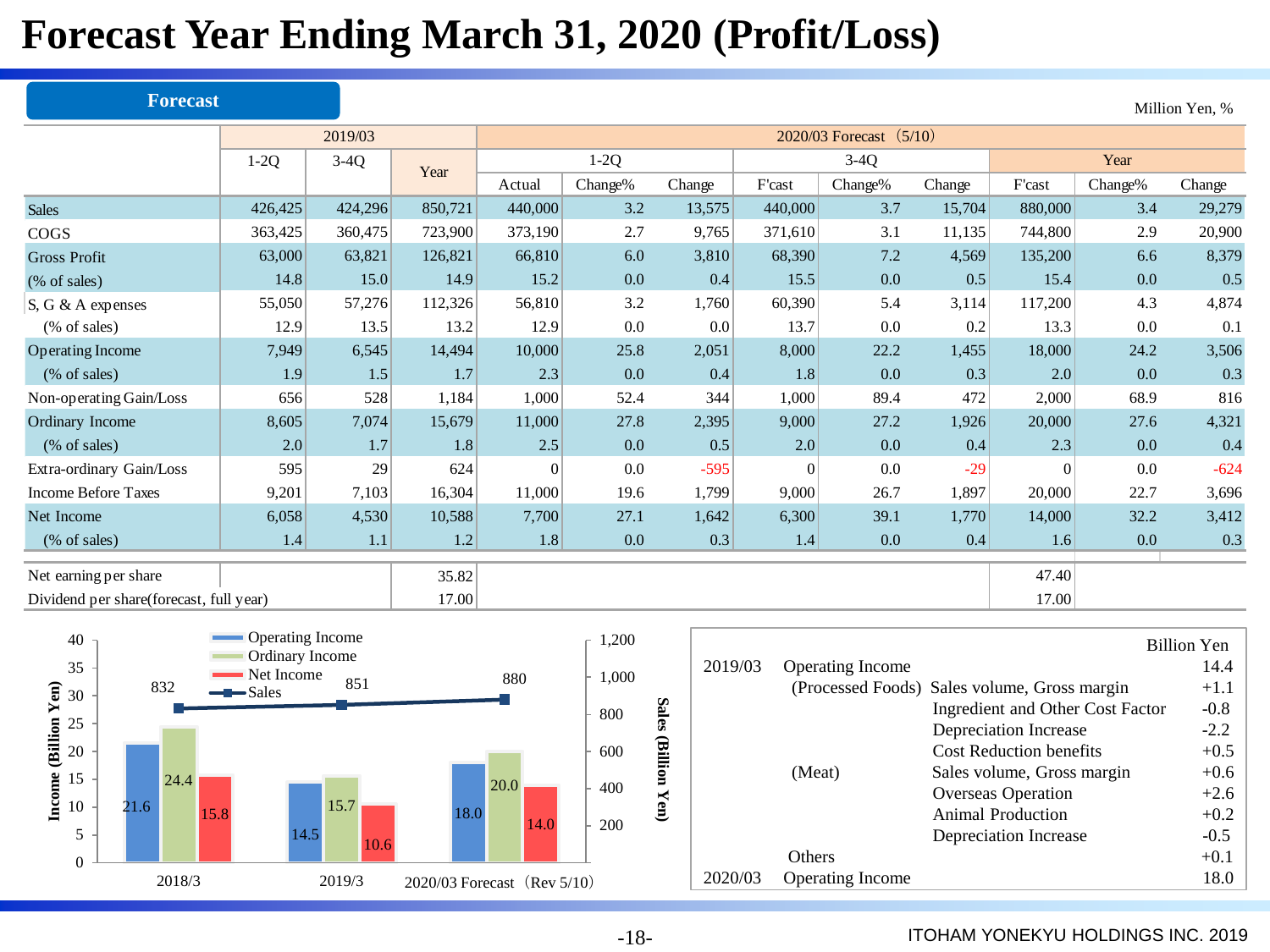## **Forecast Year Ending March 31, 2020 (Itemized Sales)**

#### **Itemized Sales**

Million Yen, %

|                |                  | 2019/03 |         | $2020/03$ Forecast $(5/10)$ |         |        |         |         |        |         |         |        |  |
|----------------|------------------|---------|---------|-----------------------------|---------|--------|---------|---------|--------|---------|---------|--------|--|
|                | $3-4Q$<br>$1-2Q$ |         | Year    |                             | $1-2Q$  |        | $3-4Q$  |         |        |         | Year    |        |  |
|                |                  |         |         | F'cast                      | Change% | Change | F'cast  | Change% | Change | F'cast  | Change% | Change |  |
| <b>Sales</b>   | 426,425          | 424,296 | 850.721 | 440,000                     | 3.2     | 13,575 | 440,000 | 3.7     | 15,704 | 880,000 | 3.4     | 29,279 |  |
| Ham/Sausage    | 85,727           | 89,102  | 174.829 | 87,800                      | 2.4     | 2,073  | 90,900  | 2.0     | 1,798  | 178,700 | 2.2     | 3,871  |  |
| Processed Food | 66,124           | 70,655  | 136,779 | 70.300                      | 6.3     | 4,176  | 75,000  | 6.1     | 4,345  | 145,300 | 6.2     | 8,521  |  |
| Meat           | 263,602          | 253,385 | 516,987 | 270,700                     | 2.7     | 7,098  | 262,600 | 3.6     | 9,215  | 533,300 | 3.2     | 16,313 |  |
| Others         | 10.971           | 11,156  | 22,127  | 11,200                      | 2.1     | 229    | 11,500  | 3.1     | 344    | 22,700  | 2.6     | 573    |  |

%

### **Year on Year Changes**

|                |             |        | $2020/03$ Forecast $(5/10)$ |        |             |         |  |
|----------------|-------------|--------|-----------------------------|--------|-------------|---------|--|
|                | 1-20 F'cast |        | 3-4Q F'cast                 |        | Year F'cast |         |  |
|                | Volume      | Amount | Volume                      | Amount | Volume      | Amount  |  |
| Ham/Sausage    | 2.3         | 2.4    | 2.1                         | 2.0    | 2.2         | $2.2\,$ |  |
| Processed Food | 6.2         | 6.3    | 6.2                         | 6.1    | 6.2         | 6.2     |  |
| Meat           | 2.4         | 2.7    | 2.7                         | 3.6    | 2.5         | 3.2     |  |
| Beef           | 2.2         | 2.2    | 2.5                         | 3.1    | 2.3         | 2.7     |  |
| Pork           | 2.3         | 3.0    | 2.1                         | 4.1    | 2.2         | 3.6     |  |
| Chicken        | 2.9         | 3.7    | 3.6                         | 5.6    | 3.3         | 4.7     |  |
| Others         | 2.6         | 3.1    | 3.2                         | 1.2    | 2.8         | 2.3     |  |
| Others         |             | 2.1    |                             | 3.1    |             | 2.6     |  |

| • For reference<br>Year on year changes excluding ANZCO |             |        | %                           |        |             |        |  |  |
|---------------------------------------------------------|-------------|--------|-----------------------------|--------|-------------|--------|--|--|
|                                                         |             |        | $2020/03$ Forecast $(5/10)$ |        |             |        |  |  |
|                                                         | 1-20 F'cast |        | 3-40 F'cast                 |        | Year F'cast |        |  |  |
|                                                         | Volume      | Amount | Volume                      | Amount | Volume      | Amount |  |  |
| Ham/Sausage                                             | 2.2         | 2.2    | 2.3                         | 2.3    | 2.3         | 2.3    |  |  |
| Processed Food                                          | 6.4         | 6.5    | 6.3                         | 6.2    | 6.3         | 6.3    |  |  |
| Meat                                                    | 2.4         | 2.9    | 2.5                         | 3.4    | 2.4         | 3.2.   |  |  |

Beef 2.0 2.5 1.7 2.0 1.9 2.3 Pork 2.3 3.0 2.1 4.1 2.2 3.6 Chicken | 2.9 3.7 3.6 5.6 3.3 4.7 Others 1.2 0.3 8.2 6.6 11.2 3.3 9.6 Others  $0.2$  3.6 1.9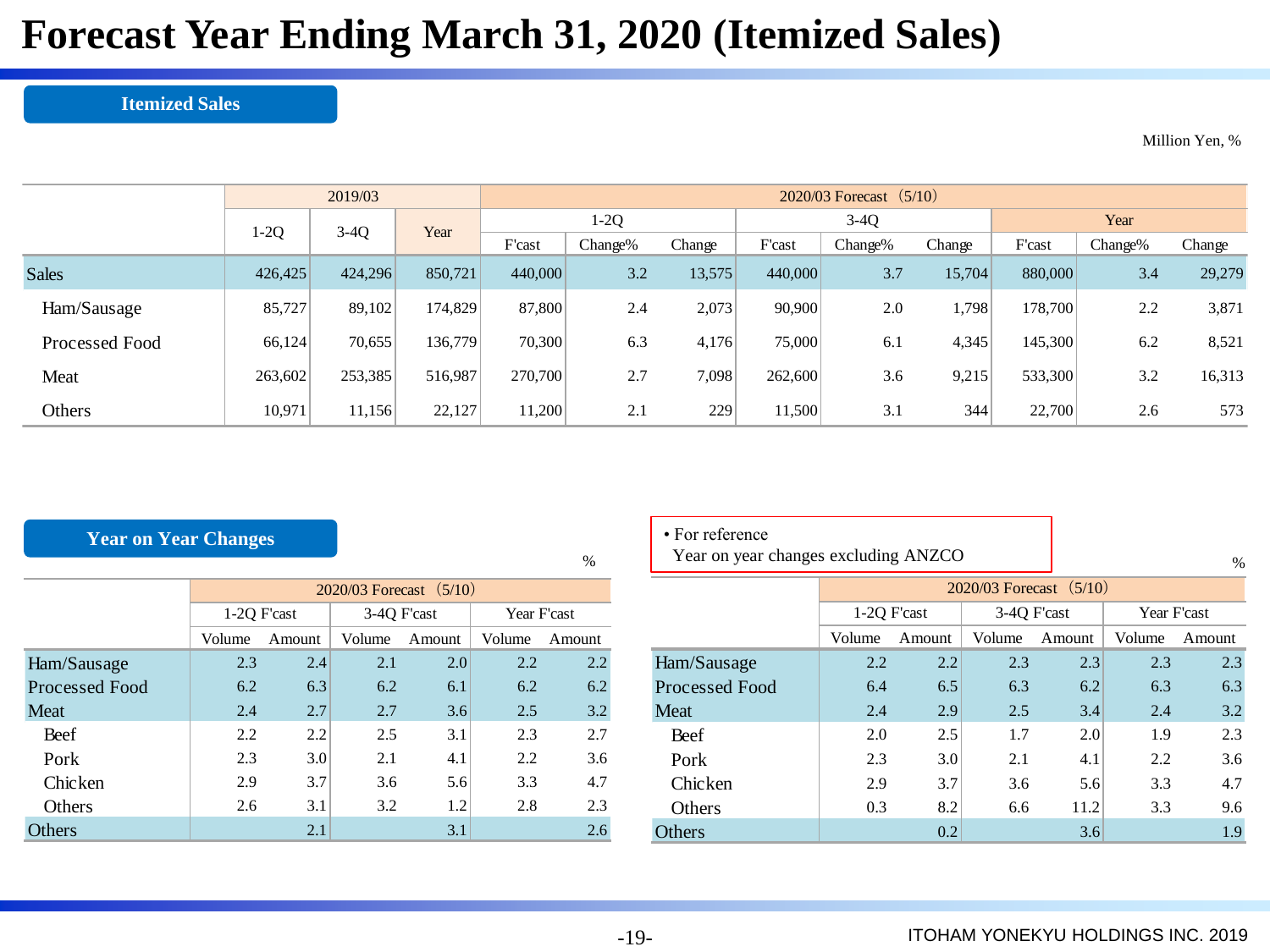## **Forecast Year Ending March 31, 2020 (Segment Information)**

### **Segment Forecasts**

|                      |              |         |         | Million Yen, % |  |
|----------------------|--------------|---------|---------|----------------|--|
|                      |              | 2019/03 | 2020/03 |                |  |
|                      |              | Year    | Year    | Change         |  |
| Processed Food       | <b>Sales</b> | 291,939 | 300,000 | 8,061          |  |
| Division             | Op Income    | 7,914   | 8,500   | 586            |  |
|                      | % Sales      | 2.7     | 2.8     | 0.1            |  |
| <b>Meat Division</b> | <b>Sales</b> | 554,576 | 575,500 | 20,924         |  |
|                      | Op Income    | 7,364   | 10,300  | 2,936          |  |
|                      | % Sales      | 1.3     | 1.8     | 0.5            |  |
| Others               | <b>Sales</b> | 4,206   | 4,500   | 294            |  |
|                      | Op Income    | 124     | 100     | $-24$          |  |
| Consolidation Adj    | Op Income    | $-908$  | $-900$  | 8              |  |
| Consolidated         | <b>Sales</b> | 850,721 | 880,000 | 29,279         |  |
|                      | Op Income    | 14,494  | 18,000  | 3,506          |  |
|                      | % Sales      | 1.7     | 2.0     | 0.3            |  |
|                      |              |         |         |                |  |
|                      |              |         | 2019/03 |                |  |



Million Yen, %

|                      |              |         | 2019/03 |         | $2020/03$ Forecast $(5/10)$ |            |         |            |         |            |  |  |  |
|----------------------|--------------|---------|---------|---------|-----------------------------|------------|---------|------------|---------|------------|--|--|--|
|                      |              | $1-2Q$  | $3-4Q$  | Year    |                             | $1-2Q$     | $3-4Q$  |            | Year    |            |  |  |  |
|                      |              |         |         |         | F'cast                      | vs 2019/03 | F'cast  | vs 2019/03 | F'cast  | vs 2019/03 |  |  |  |
| Processed Food       | <b>Sales</b> | 142,562 | 149,377 | 291,939 | 146,700                     | 4,138      | 153,300 | 3,923      | 300,000 | 8,061      |  |  |  |
| Division             | Op Income    | 3,645   | 4,269   | 7,914   | 4,500                       | 855        | 4,000   | $-269$     | 8,500   | 586        |  |  |  |
|                      | % Sales      | 2.6     | 2.9     | 2.7     | 3.1                         | 0.5        | 2.6     | $-0.2$     | 2.8     | 0.1        |  |  |  |
| <b>Meat Division</b> | <b>Sales</b> | 281,779 | 272,797 | 554,576 | 291,000                     | 9,221      | 284,500 | 11,703     | 575,500 | 20,924     |  |  |  |
|                      | Op Income    | 4,715   | 2,649   | 7,364   | 5,900                       | 1,185      | 4,400   | 1,751      | 10,300  | 2,936      |  |  |  |
|                      | % Sales      | 1.7     | 1.0     | 1.3     | 2.0                         | 0.4        | 1.5     | 0.6        | 1.8     | 0.5        |  |  |  |
| Others               | <b>Sales</b> | 2,083   | 2,123   | 4,206   | 2,300                       | 217        | 2,200   | 77         | 4,500   | 294        |  |  |  |
|                      | Op Income    | 91      | 33      | 124     |                             | $-91$      | 100     | 67         | 100     | $-24$      |  |  |  |
| Consolidation Adj    | Op Income    | $-503$  | $-405$  | $-908$  | $-400$                      | 103        | $-500$  | $-95$      | $-900$  | 8          |  |  |  |
| Consolidated         | <b>Sales</b> | 426,425 | 424,296 | 850,721 | 440,000                     | 13,575     | 440,000 | 15,704     | 880,000 | 29,279     |  |  |  |
|                      | Op Income    | 7,949   | 6,545   | 14,494  | 10,000                      | 2,051      | 8,000   | 1,455      | 18,000  | 3,506      |  |  |  |
|                      | % Sales      | 1.9     | 1.5     | 1.7     | 2.3                         | 0.4        | 1.8     | 0.3        | 2.0     | 0.3        |  |  |  |

※Sales for each segment are sales amount to outside customers.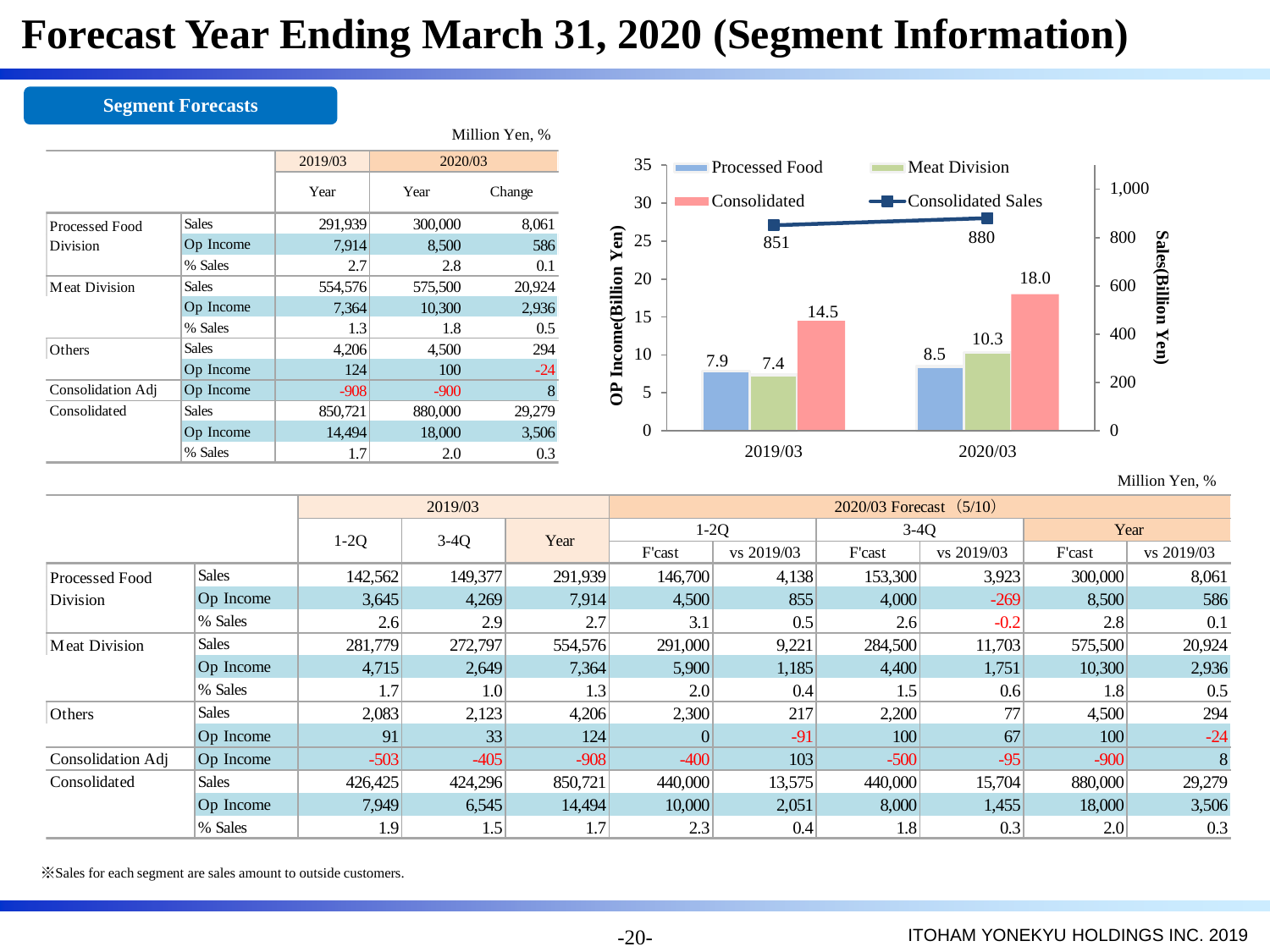## **Appendix (Market Data)**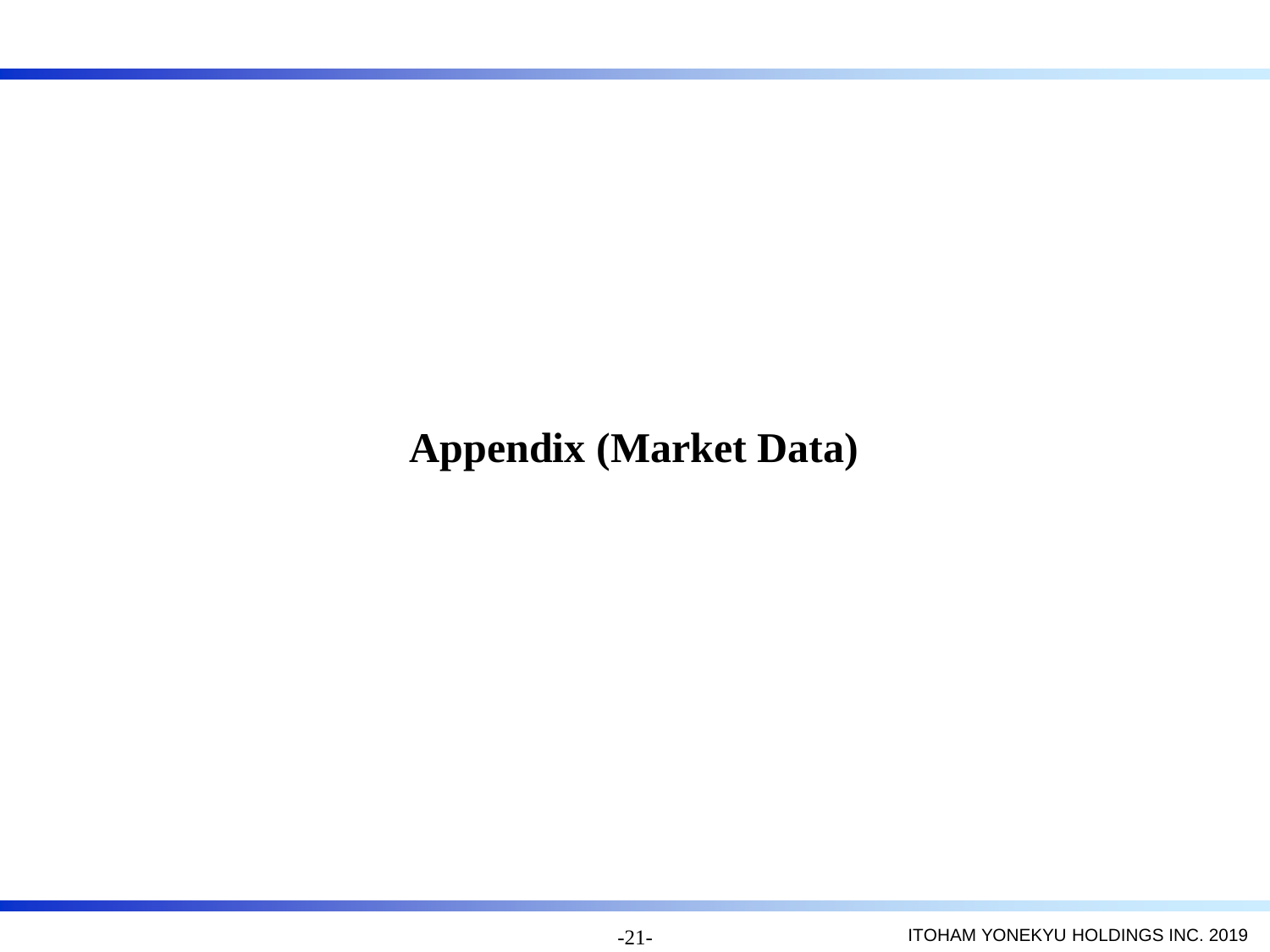### **Overseas Markets**



-22-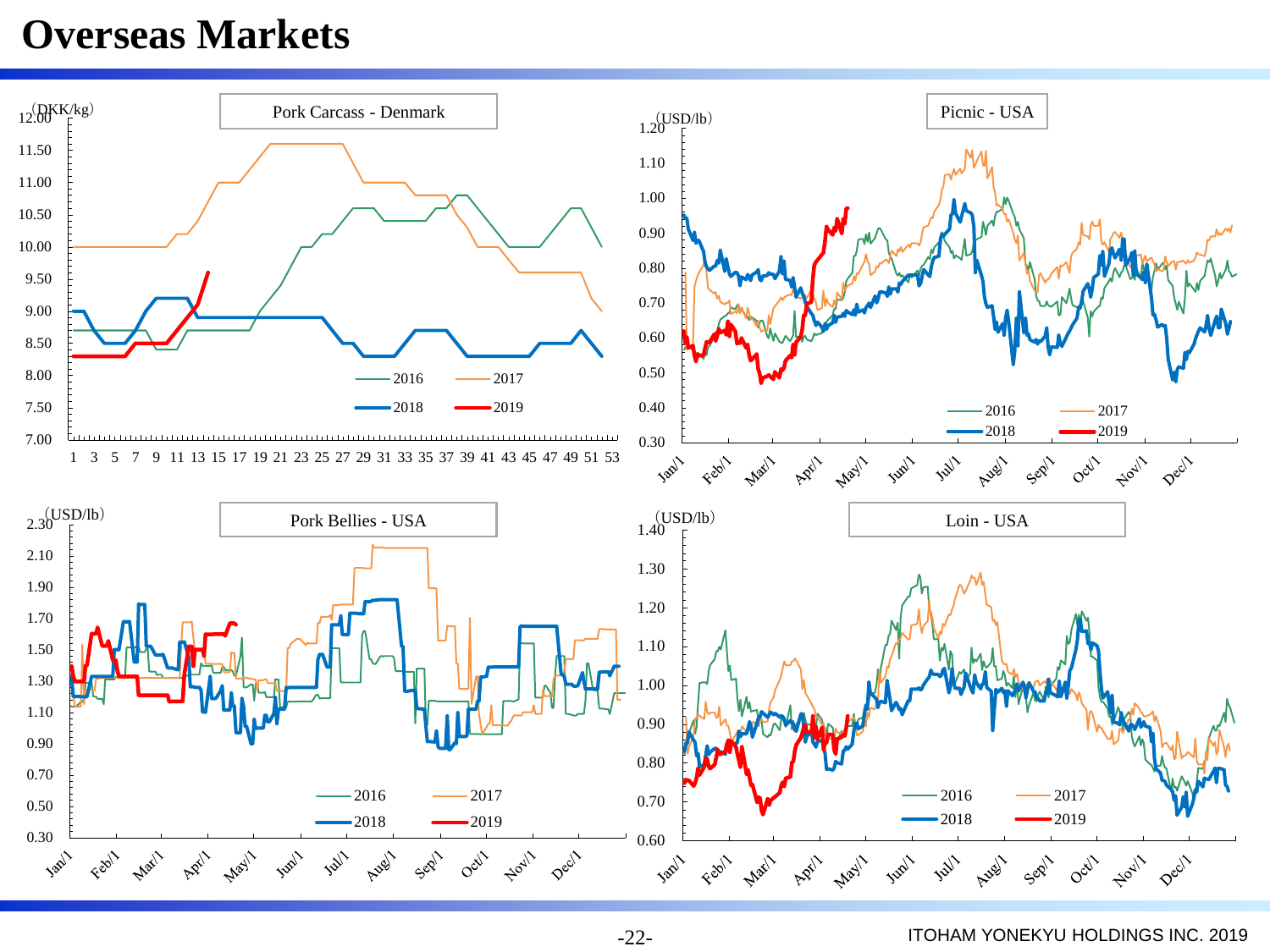## **CPI**

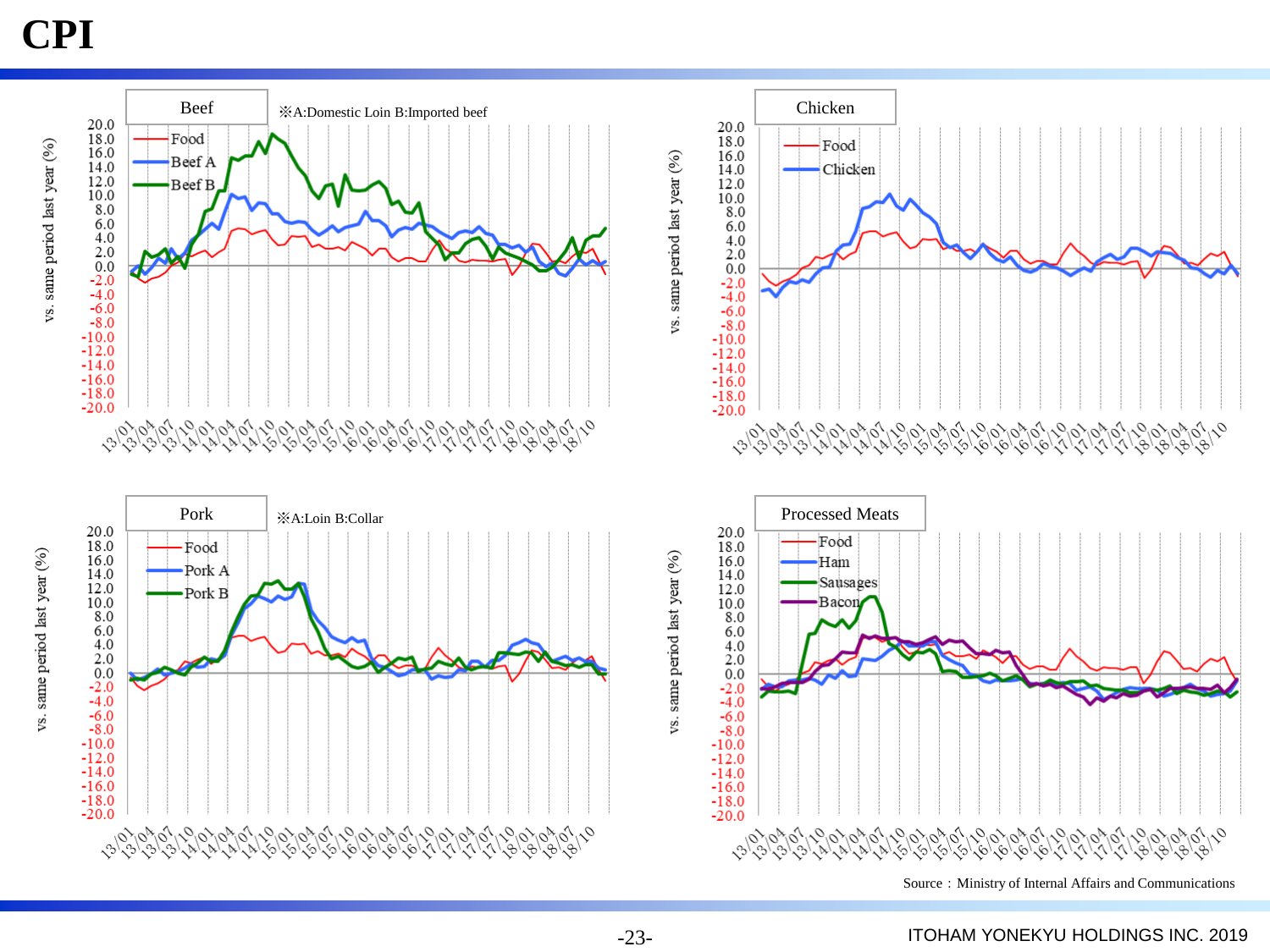## **Ham & Sausage Supply**

|                | 55,000                                                                                                                                                                 |                                     | <b>Domestic Production</b> |                         |               |         |          |          | 4,500   | Imports     |                                                |                 |                                                                  |         |                              |  |
|----------------|------------------------------------------------------------------------------------------------------------------------------------------------------------------------|-------------------------------------|----------------------------|-------------------------|---------------|---------|----------|----------|---------|-------------|------------------------------------------------|-----------------|------------------------------------------------------------------|---------|------------------------------|--|
|                | 50,000                                                                                                                                                                 |                                     |                            |                         |               |         |          |          | 4,000   |             |                                                |                 |                                                                  |         |                              |  |
|                | 45,000                                                                                                                                                                 |                                     |                            |                         |               |         |          | 3,500    |         |             |                                                |                 |                                                                  |         |                              |  |
| Domestic (ton) | 40,000                                                                                                                                                                 |                                     |                            | Domestic (ton)<br>3,000 |               |         |          |          |         |             |                                                |                 |                                                                  |         |                              |  |
|                | 35,000                                                                                                                                                                 | $-FY2016$<br>$-FY2017$<br>$-FY2018$ |                            |                         |               |         |          |          | 2,500   |             | $\rightarrow$ FY2016<br>$-FY2017$<br>$-FY2018$ |                 |                                                                  |         |                              |  |
|                | 30,000<br>May<br>$\kappa_{\vec{Q}}$<br><b>Job</b><br><b>B.</b><br>SO.<br>Job.<br>$\mathcal{L}_{\text{SD}} = \mathcal{L}_{\text{top}}.$<br>$\infty$<br>$\phi^{\alpha'}$ |                                     |                            |                         |               |         |          |          | 2,000   |             |                                                |                 |                                                                  |         |                              |  |
|                |                                                                                                                                                                        |                                     | Auer.                      |                         | $\varphi_{c}$ |         |          |          | AD.     | May<br>Jup. | <b>B.</b><br><b>N</b> SS                       | SOR.<br>$\circ$ | $\Leftrightarrow_{\mathcal{O}_{\mathcal{P}_f}}$<br>$\varphi_{c}$ | Jap.    | $\xi^{\mathfrak{S}}$<br>Max. |  |
|                |                                                                                                                                                                        |                                     | Apr.                       | <b>May</b>              | Jun.          | Jul.    | Aug.     | Sep.     | Oct.    | Nov.        | Dec.                                           | Jan.            | Feb.                                                             | Mar.    | Year                         |  |
|                | Domestic FY2017                                                                                                                                                        | Volume                              | 47,073                     | 46,729                  | 48,988        | 48,253  | 46,393   | 45,886   | 47,071  | 49,860      | 52,245                                         | 38,498          | 40,894                                                           | 46,614  | 558,503                      |  |
|                |                                                                                                                                                                        | $(charge\%)$                        | $-0.3%$                    | 6.0%                    | 6.3%          | 1.7%    | 2.6%     | 1.2%     | 5.5%    | 5.0%        | 1.1%                                           | 2.3%            | 4.1%                                                             | 4.0%    | 3.2%                         |  |
|                | FY2018                                                                                                                                                                 | Volume                              | 48,395                     | 46,796                  | 47,852        | 48,230  | 45,960   | 44,571   | 47,332  | 49,239      | 49,962                                         | 38,293          | 39,391                                                           | 44,937  | 550,958                      |  |
|                |                                                                                                                                                                        | (change%)                           | 2.8%                       | 0.1%                    | $-2.3%$       | $-0.0%$ | $-0.9%$  | $-2.9%$  | 0.6%    | $-1.2%$     | $-4.4%$                                        | $-0.5%$         | $-3.7%$                                                          | $-3.6%$ | $-1.4%$                      |  |
| Import         | FY2017                                                                                                                                                                 | Volume                              | 3,107                      | 3,456                   | 3,954         | 3,826   | 3,720    | 3,072    | 3,454   | 3,794       | 3,825                                          | 2,727           | 3,048                                                            | 2,936   | 40,918                       |  |
|                |                                                                                                                                                                        | $(charge\%)$                        | $-13.9%$                   | 12.9%                   | 1.5%          | 3.9%    | $-12.0%$ | $-15.6%$ | $-8.4%$ | $-2.9%$     | $-2.1%$                                        | $-8.3%$         | 12.2%                                                            | $-8.2%$ | $-4.5%$                      |  |
|                | FY2018                                                                                                                                                                 | Volume                              | 3,312                      | 3,433                   | 3,492         | 3,815   | 3,547    | 3,070    | 3,966   | 3,773       | 3,678                                          | 3,195           | 3,286                                                            | 3,154   | 41,720                       |  |
|                |                                                                                                                                                                        | (change%)                           | 6.6%                       | $-0.7%$                 | $-11.7%$      | $-0.3%$ | $-4.6%$  | $-0.0%$  | 14.8%   | $-0.5%$     | $-3.9%$                                        | 17.1%           | 7.8%                                                             | 7.4%    | 2.0%                         |  |
| Total          | FY2017                                                                                                                                                                 | Volume                              | 50,180                     | 50,185                  | 52,942        | 52,079  | 50,112   | 48,958   | 50,525  | 53,653      | 56,070                                         | 41,226          | 43,941                                                           | 49,550  | 599,421                      |  |
|                |                                                                                                                                                                        | $(charge\%)$                        | $-1.2%$                    | 6.4%                    | 6.0%          | 1.9%    | 1.3%     | $-0.0%$  | 4.8%    | 4.7%        | 0.8%                                           | 1.5%            | 4.5%                                                             | 1.9%    | 2.7%                         |  |
|                | FY2018                                                                                                                                                                 | Volume                              | 51,707                     | 50,229                  | 51,343        | 52,045  | 49,507   | 47,641   | 51,298  | 53,012      | 53,640                                         | 41,488          | 42,677                                                           | 48,091  | 592,678                      |  |

ton Source:JAPAN HAM&SAUSAGE PROCESSORS COOPERATIVE ASSOCIATION, MoF「Trade Statistics」

-24-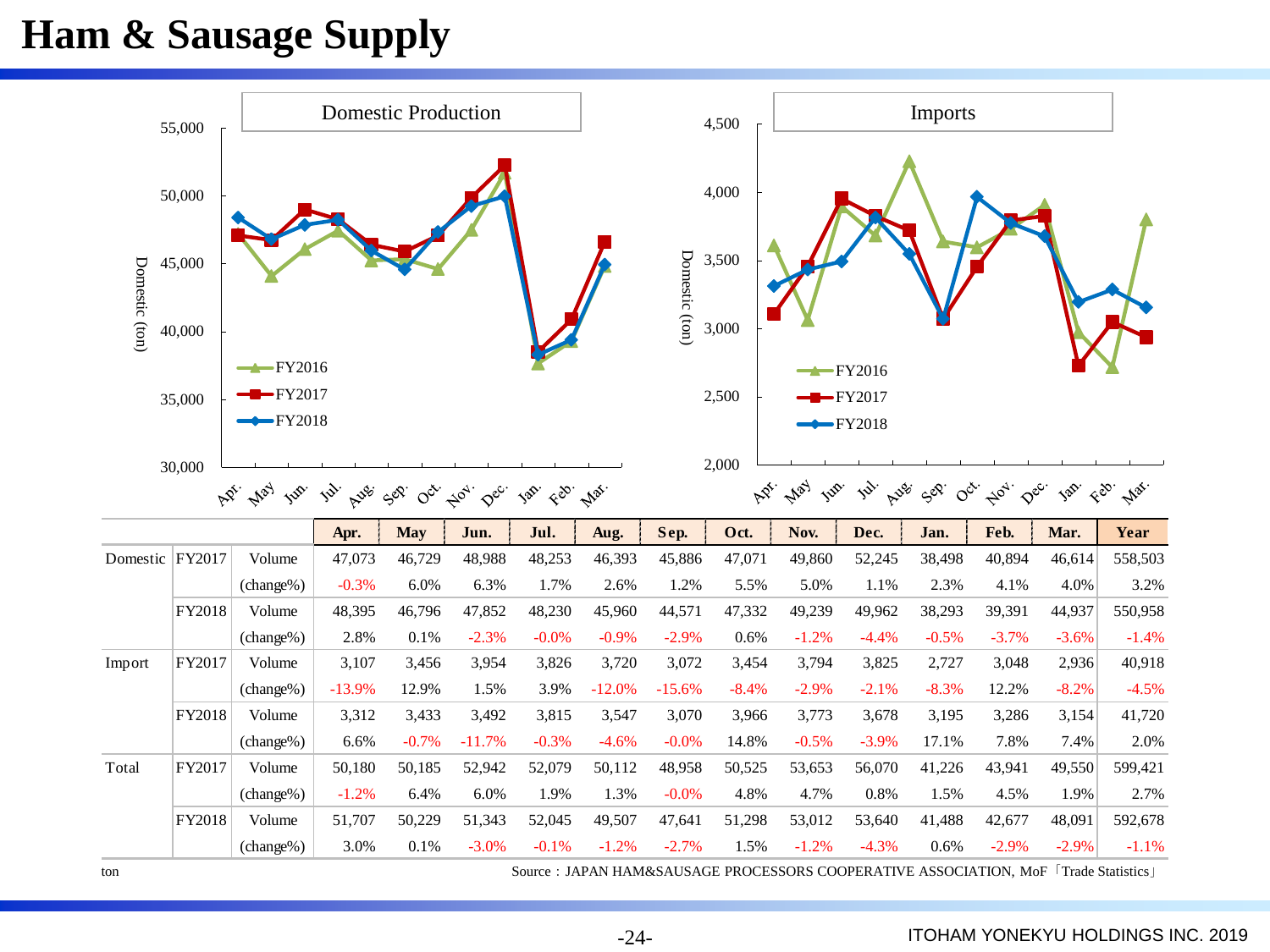## **Marketed Volume/Ending Inventory (Beef)**



| Total    | FY2017                         | 79,612  | 79,100  | 73,011  | 79,497  | 70,044  | 83,866  | 72,132  | 75,110  | 84,770  | 64,987  | 64,248  | 77,427  | 903,804 | <b>Total</b><br>$+2.9%$                                                          |
|----------|--------------------------------|---------|---------|---------|---------|---------|---------|---------|---------|---------|---------|---------|---------|---------|----------------------------------------------------------------------------------|
|          | FY2018                         | 89,694  | 74,518  | 71,010  | 86,244  | 75,608  | 77,973  | 79,347  | 83,108  | 83,976  | 72,814  | 64,721  | 71,357  | 930,370 | $+4.3%$<br>Import                                                                |
| Import   | FY2017                         | 51,362  | 53,266  | 47,358  | 50,925  | 44,264  | 59,087  | 42,833  | 42,919  | 53,222  | 39,667  | 39,970  | 50,931  | 575,804 | Domestic $+0.6\%$                                                                |
|          | FY2018                         | 60,718  | 48,096  | 44.997  | 56,455  | 50,115  | 53,713  | 50,777  | 50,085  | 52,962  | 47,582  | 40,043  | 45,007  | 600,550 | $\blacksquare$ March Ending inventory (Y on Y)<br>$+21.7\%$ (107,206t)<br>Import |
| Domestic | FY2017                         | 28,250  | 25,834  | 25,654  | 28,572  | 25,781  | 24,779  | 29,298  | 32,191  | 31,548  | 25,320  | 24,278  | 26,497  | 328,002 |                                                                                  |
|          | FY2018                         | 28,976  | 26,421  | 26,014  | 29,789  | 25,493  | 24,260  | 28,570  | 33,023  | 31,015  | 25,232  | 24,678  | 26,350  | 329,821 |                                                                                  |
|          | <b>Estimated Ending Stocks</b> |         | Ton     |         |         |         |         |         |         |         |         |         |         |         | Data :                                                                           |
| Total    | FY2017                         | 102.782 | 105,338 | 108,356 | 113,667 | 116,028 | 119,146 | 118,344 | 117,485 | 111,252 | 106,781 | 104,037 | 97,568  |         | Ministry of Agriculture, Fishery and Forestry,                                   |
|          | FY2018                         | 98,488  | 104.243 | 106.611 | 115,645 | 123,281 | 122,731 | 123,268 | 125,754 | 119,768 | 122,130 | 122,055 | 115,940 |         | Ministry of Finance                                                              |
| Import   | FY2017                         | 92,143  | 95,323  | 98.167  | 103,629 | 106,215 | 108,038 | 108,523 | 107,158 | 100.930 | 96,911  | 94,141  | 88,070  |         |                                                                                  |
|          | FY2018                         | 89,462  | 95,502  | 97.824  | 106,870 | 114.484 | 113,025 | 113.669 | 115,269 | 109.919 | 112.902 | 112.965 | 107,206 |         |                                                                                  |
| Domestic | $ $ FY2017                     | 10,639  | 10,015  | 10,189  | 10,038  | 9,813   | 11,108  | 9,821   | 10,327  | 10,322  | 9,870   | 9,896   | 9,498   |         |                                                                                  |
|          | FY2018                         | 9,026   | 8,741   | 8,787   | 8,775   | 8,797   | 9,706   | 9,599   | 10,485  | 9,849   | 9,228   | 9,090   | 8,734   |         |                                                                                  |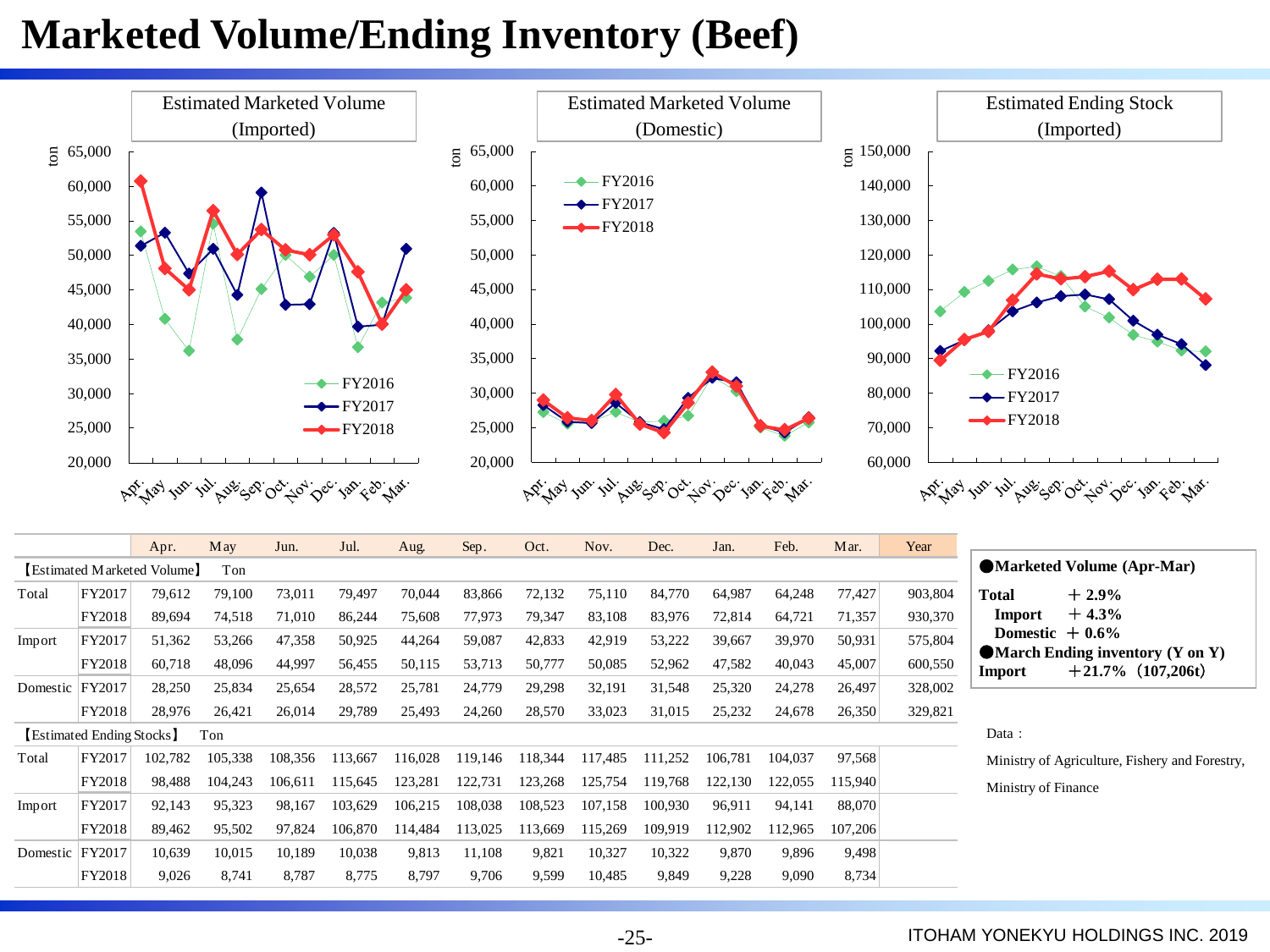## **Marketed Volume/Ending Inventory (Pork)**

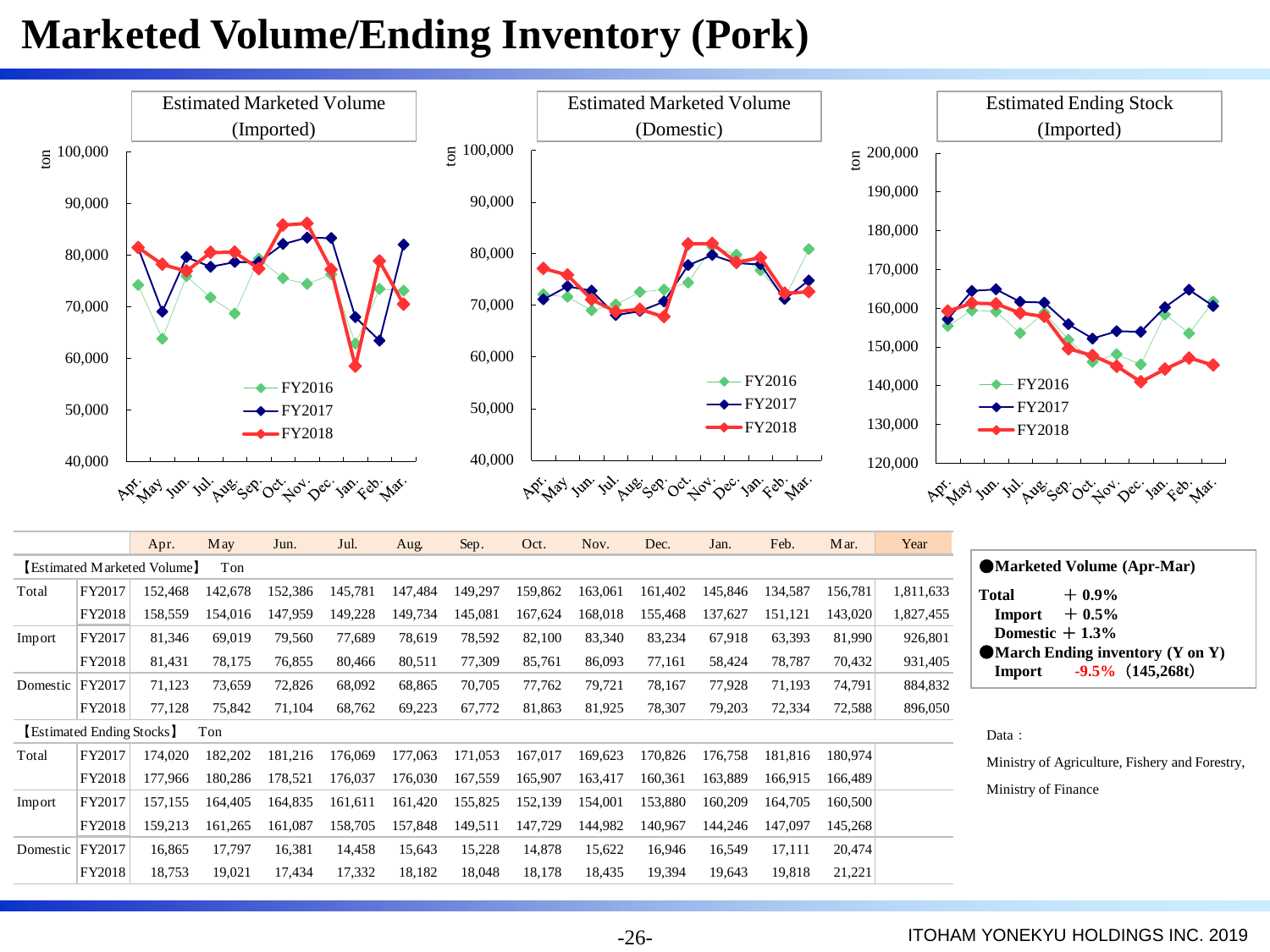## **Marketed Volume/Ending Inventory (Chicken)**